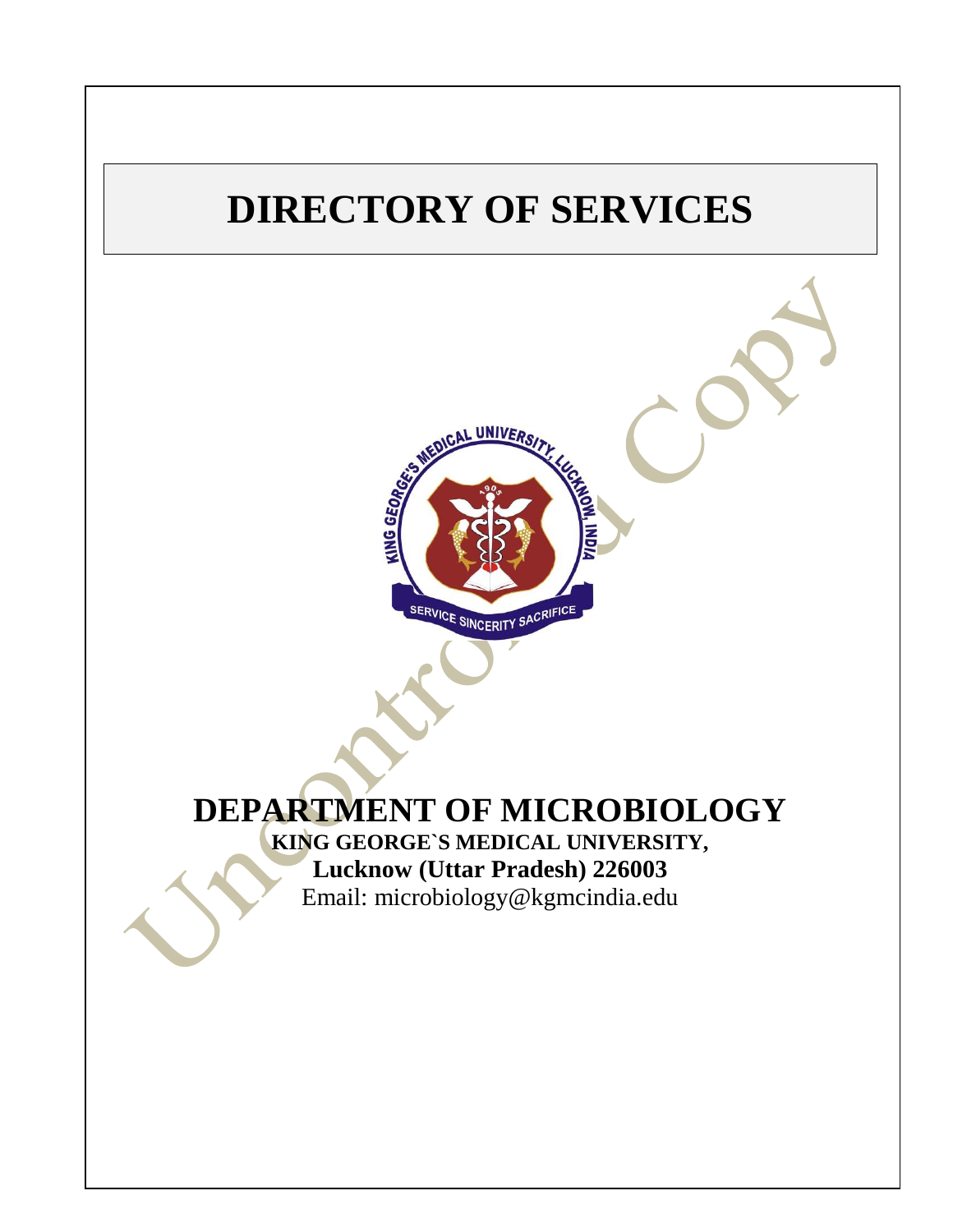

# **GENERAL INFORMATION**

#### **LABORATORY WORKING HOURS**

The working hours, for the various divisions and specimen acceptance timings are provided in the table below.

| S. No. | <b>Working Days</b> | <b>Working Hours</b>        |
|--------|---------------------|-----------------------------|
|        | Monday-Saturday     | 09:00 am- $04:00$ pm        |
| 02     | Sundays & Holidays  | 10:00am- $12:30 \text{ pm}$ |

#### **SPECIMEN ACCEPTANCE TIMINGS**

|                     | <b>Timing</b>                       |                                   |
|---------------------|-------------------------------------|-----------------------------------|
| <b>OPD</b> patients | 9.00 a.m. $-2.00$ p.m.              | <b>OPD</b> counter                |
| Indoor patients     | 9.00 a.m. $-2.00$ p.m.              | <b>IPD</b> counter                |
|                     | 2.00 p.m to 9.00 a.m (working days- | Urgent specimens will be received |
|                     | Round the clock on holidays)        | in Emergency Laboratory           |

# **SAMPLE ACCEPTANCE AND REJECTION**

Correctly collected, labeled and transported samples will be accepted for testing. If sample is too little and multiple tests are ordered, possible testing will be done and a request for further sample for remaining tests will be placed while receiving sample.

# *General Rejection Criteria*

(Based on factors which could result in incorrect test results or breach of biosafety protocols)

- Leaking vials/sample containers
- Incorrect or unclear labeling of sample/requisition i.e., sample identification not clear
- Samples in incorrect vials (including syringes)/with incorrect anticoagulant for test
- Gross contamination of outer surface of sample
- Incorrectly transported samples likely to result in sample deterioration too much delay from time of collection, with no clear information on interim storage conditions

# *Additional criteria for rejection of serum samples*

- Grossly hemolysed samples
- Excessively lipemic samples
- Visibly contaminated samples
- Clots in anticoagulated samples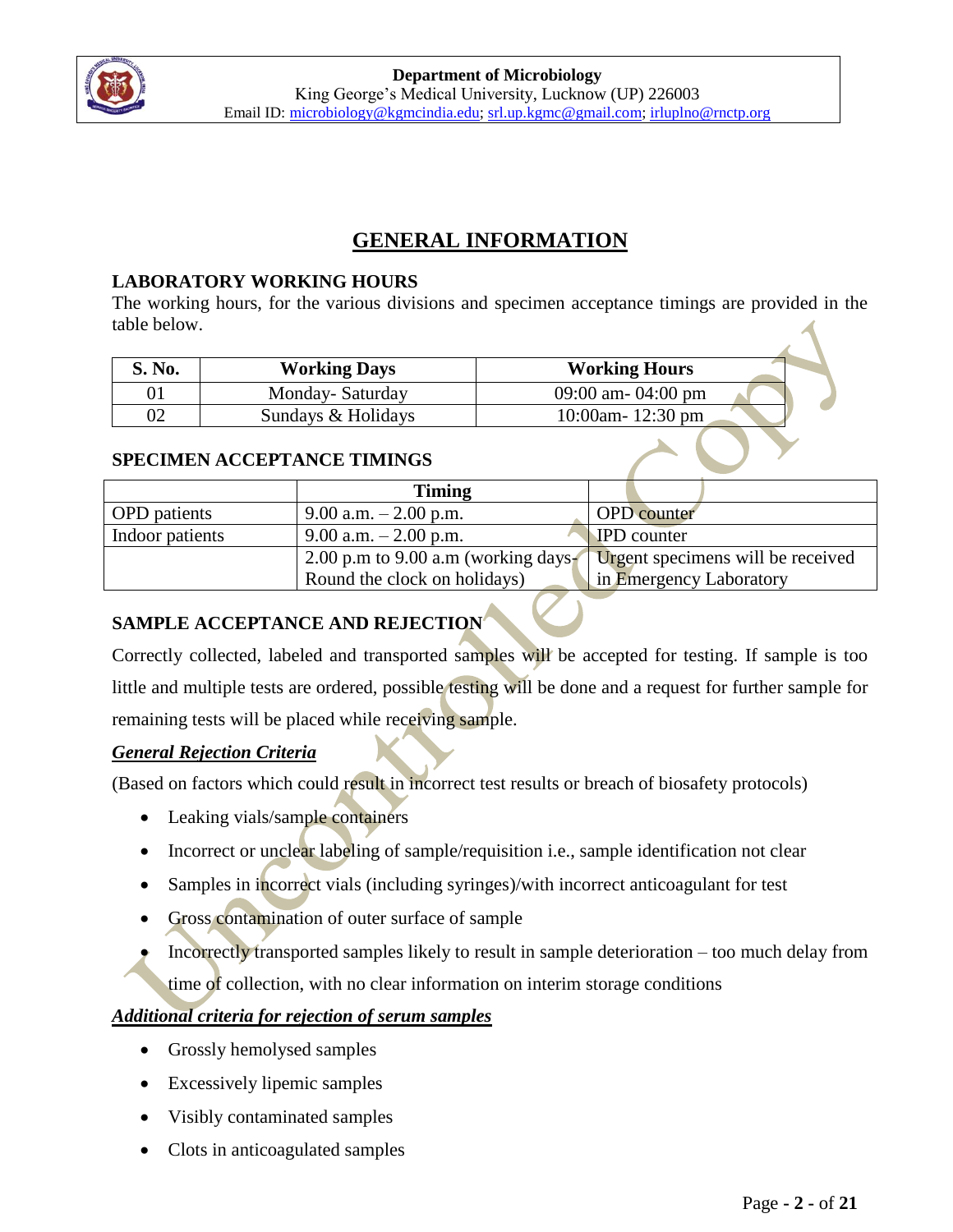

# **LIST OF AVAILABLE LABORATORY EXAMINATIONS**

| S              | <b>Test Name</b>                 | <b>Preferred Specimen</b> | <b>Specimen</b><br>collection & | Optimum  |
|----------------|----------------------------------|---------------------------|---------------------------------|----------|
| $\bullet$<br>N |                                  |                           | <b>Transport</b>                | sample   |
| $\mathbf{1}$   | <b>BACTERIOLOGY</b>              |                           |                                 |          |
| 1              | <b>SMEAR FOR EXAMINATION</b>     |                           |                                 |          |
| a              |                                  |                           |                                 |          |
| $\mathbf{1}$   | Conjunctival                     | Conjunctival Smear        | sterile swab                    | 1 Swab   |
|                | <b>Smear Examination</b>         |                           |                                 |          |
| $\overline{2}$ | <b>Smear Examination</b>         | <b>Throat Swab</b>        | sterile swab                    | 1 Swab   |
|                | for Diphtheria                   |                           |                                 |          |
| 3              | <b>Smear Examination</b>         | Vaginal Swab              | sterile swab                    | 1 Swab   |
|                | for Gonococcus                   |                           |                                 |          |
| 4              | <b>Smear Examination</b>         | High Vaginal Swab         | sterile swab                    | 1 Swab   |
|                | bacterial<br>for                 |                           |                                 |          |
|                | vaginosis                        |                           |                                 |          |
| 1<br>b         | <b>DIRECT MICROSCOPY</b>         |                           |                                 |          |
| $\mathbf{1}$   | <b>DFA</b><br>for                | cervical swab             | sterile swab                    | 1 Swab   |
|                | Chlamydia                        |                           |                                 |          |
|                | trachomatis                      |                           |                                 |          |
|                | cervical swab                    |                           |                                 |          |
|                | for<br>Microscopy                |                           |                                 |          |
|                | <b>Bacterial Vaginosis</b>       |                           |                                 |          |
| 3              | Mount<br>Wet<br>for              |                           |                                 |          |
|                | Trichomonas                      |                           |                                 |          |
|                | vaginalis                        |                           |                                 |          |
| $\mathbf{1}$   | <b>CULTURE &amp; SENSITIVITY</b> |                           |                                 |          |
| c              |                                  |                           |                                 |          |
| $\mathbf{1}$   | Blood Culture<br>$\&$            | <b>Whole Blood</b>        | inoculated                      | 2 sets   |
|                | Sensitivity                      |                           | blood culture                   |          |
|                | (Automated<br>Aerobic            |                           | bottle                          |          |
|                | With<br>Anaerobic)               |                           |                                 |          |
|                | <b>ID/AST</b><br>$(MIC)$ -       |                           |                                 |          |
|                | <b>Bacteria</b>                  |                           |                                 |          |
| 2              | <b>Blood</b> Culture<br>$\&$     | <b>Whole Blood</b>        | inoculated                      | 2 sets   |
|                | Sensitivity                      |                           | blood culture                   |          |
|                | Aerobic Bacterial)               |                           | bottle                          |          |
|                | Manual ID/AST                    |                           |                                 |          |
| 3              | CSF<br>$\&$<br>Culture           | <b>CSF</b>                | universal                       | $1-3$ ml |
|                | Sensitivity                      |                           | sterile                         |          |
|                | (Automated                       |                           | container                       |          |
|                | ID/AST)                          |                           |                                 |          |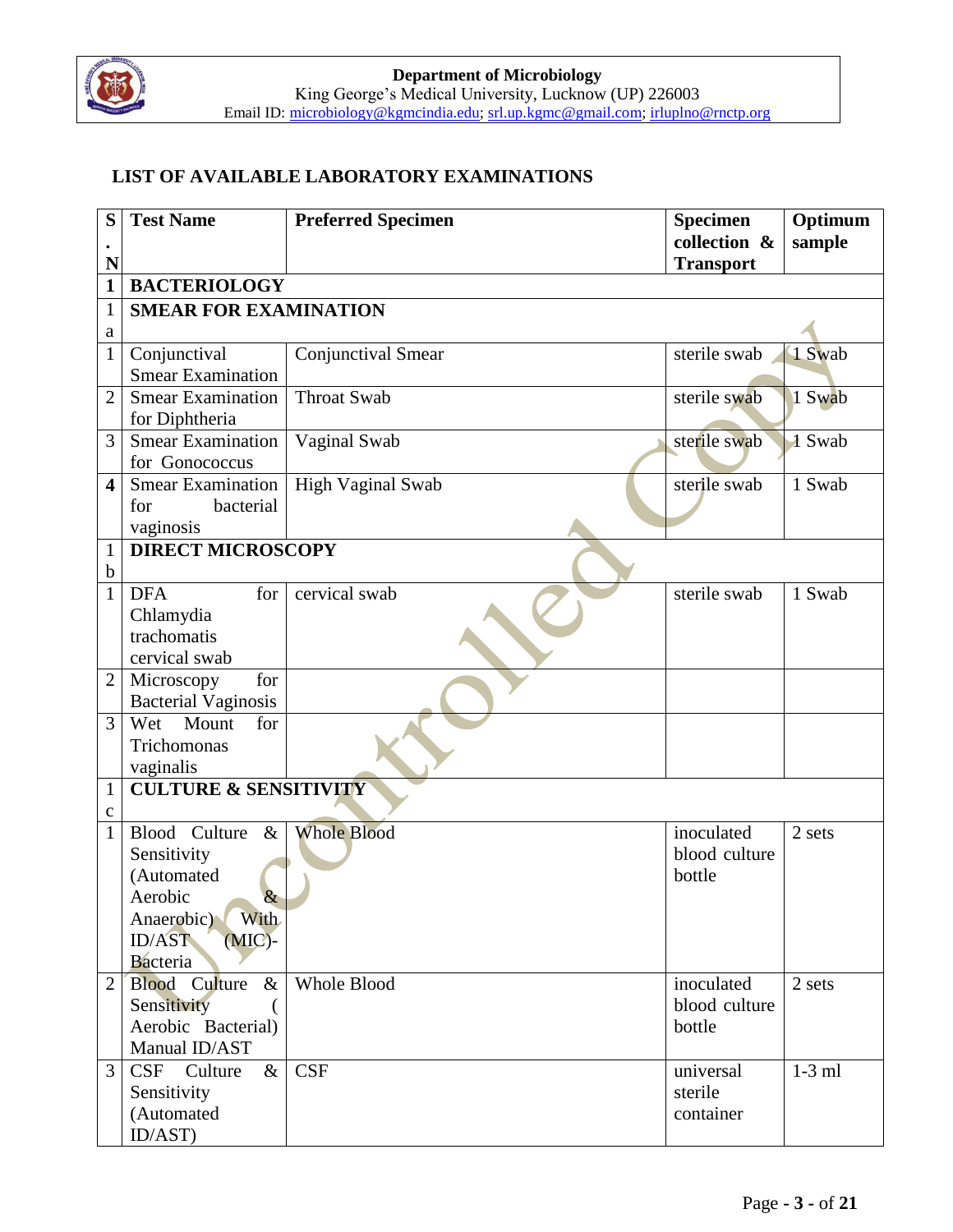

|                  | (Bacterial)                               |                     |                      |           |
|------------------|-------------------------------------------|---------------------|----------------------|-----------|
| $\overline{4}$   | <b>CSF</b><br>Culture<br>$\&$             | <b>CSF</b>          | universal            | $1-3$ ml  |
|                  | Sensitivity(Aerobic                       |                     | sterile              |           |
|                  | Bacterial) Manual                         |                     | container            |           |
|                  | ID and AST                                |                     |                      |           |
| 5                | $\&$<br>Culture<br>Pus                    | Pus/Swab            | universal            | $1-5$ ml  |
|                  | Sensitivity                               |                     | sterile              |           |
|                  | (Automated                                |                     | container            |           |
|                  | ID/AST with MIC)                          |                     |                      |           |
|                  | (Bacterial)                               |                     |                      |           |
| 6                | $\&$<br>Culture<br>Pus                    | Pus/Swab            | universal            | $1-5$ ml  |
|                  | Sensitivity                               |                     | sterile              |           |
|                  | (Aerobic Bacterial)                       |                     | container            |           |
|                  | Manual ID & AST                           |                     |                      |           |
| $\overline{7}$   | Pus Culture<br>$\&$                       | Pus                 | universal            | $1-5$ ml  |
|                  | Sensitivity                               |                     | sterile              |           |
|                  | (Anaerobic-                               |                     | container            |           |
|                  | Bacterial)                                |                     |                      |           |
| 8                | $\&$<br>Urine Culture                     | Early Morning Urine | universal            | $2-40$ ml |
|                  | Sensitivity                               |                     | sterile              |           |
|                  | (Automated                                |                     | container            |           |
|                  | ID/AST)                                   |                     |                      |           |
|                  | (Bacterial)                               |                     |                      |           |
| 9                | $\&$<br>Urine Culture                     | Early Morning Urine | universal            | $2-40$ ml |
|                  | Sensitivity                               |                     | sterile              |           |
|                  | (Aerobic-                                 |                     | container            |           |
|                  | Bacterial) Manual                         |                     |                      |           |
|                  | ID and AST                                |                     |                      |           |
| $\mathbf{1}$     | Sputum Culture &                          | Sputum              | universal            | $5-10$ ml |
| $\boldsymbol{0}$ | Sensitivity                               |                     | sterile              |           |
|                  | (Automated                                |                     | container            |           |
|                  | ID/AST)                                   |                     |                      |           |
|                  | (Bacterial)                               |                     |                      |           |
| 1                |                                           |                     |                      | 1 swab    |
| 1                | Throat<br>swab                            | <b>Throat Swab</b>  | sterile swab         |           |
|                  | Culture<br>$\&$                           |                     |                      |           |
|                  | Sensitivity                               |                     |                      |           |
|                  | (Aerobic)                                 |                     |                      |           |
|                  | <b>Bacterial</b> ) Manual                 |                     |                      |           |
| $\mathbf{1}$     | Throat<br>swab                            | <b>Throat Swab</b>  | sterile swab         | 1 swab    |
| 2                | Culture<br>$\&$                           |                     |                      |           |
|                  | Sensitivity                               |                     |                      |           |
|                  | (Automated                                |                     |                      |           |
|                  | ID/AST)                                   |                     |                      |           |
|                  | (Bacterial)                               |                     |                      |           |
| 1<br>3           | Culture $\&$<br><b>BAL</b><br>Sensitivity | <b>BAL</b>          | universal<br>sterile | $2-10$ ml |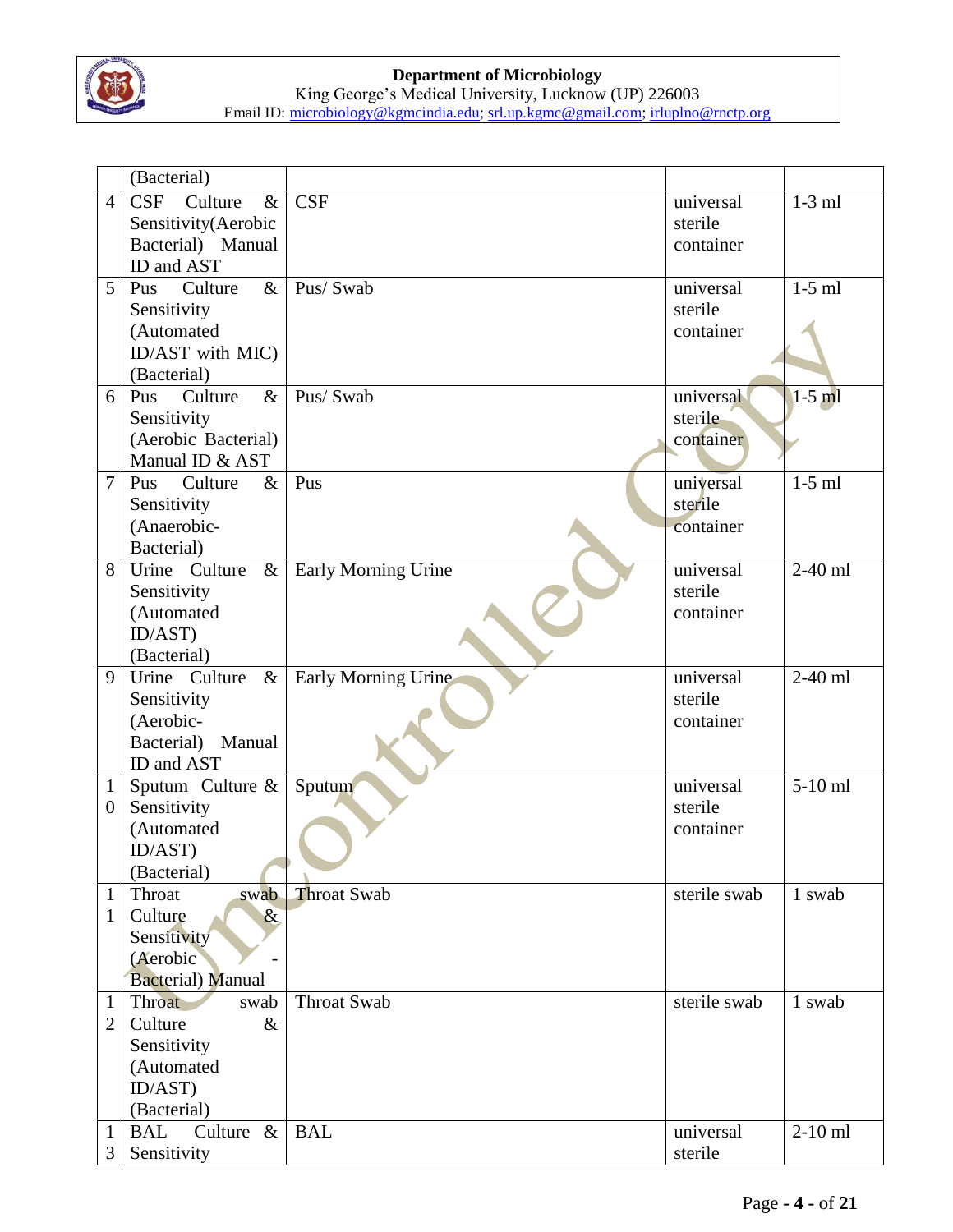

|                | (Automated                           |                   | container                   |                            |
|----------------|--------------------------------------|-------------------|-----------------------------|----------------------------|
|                | ID/AST)<br>(Bacterial))              |                   |                             |                            |
| $\mathbf{1}$   | Stool Culture<br>$\&$                | Stool             | universal                   | $2-40$ ml of               |
| 4              | Sensitivity                          |                   | sterile                     | liquid/1                   |
|                | (Aerobic                             |                   | container                   | of<br>gm                   |
|                | Bacterial) Manual                    |                   |                             | semisolid                  |
|                | ID and AST                           |                   |                             | stool                      |
| $\mathbf{1}$   | Culture<br>$\&$<br>Stool             | Stool             | universal                   | $2-40$ ml of               |
| 5              | Sensitivity                          |                   | sterile                     | liquid/1                   |
|                | (Automated                           |                   | container                   | of<br>gm                   |
|                | ID/AST) (Bacterial                   |                   |                             | semisolid                  |
|                |                                      |                   |                             | stool                      |
| $\mathbf{1}$   | Vaginal<br>Swab                      | Vaginal Swab      | sterile swab                | 1 swab                     |
| 6              | Culture<br>$\&$                      |                   |                             |                            |
|                | Sensitivity(Automa<br>ted<br>ID/AST) |                   |                             |                            |
|                | (Bacterial)                          |                   |                             |                            |
| $\mathbf{1}$   | Trichomonas                          |                   |                             |                            |
| 7              | vaginalis Culture &                  |                   |                             |                            |
|                | Sensitivity                          |                   |                             |                            |
| $\mathbf{1}$   | Gonococcus                           | Vaginal Swab      | sterile swab                | 1 swab                     |
| 8              | Bacterial Culture &                  |                   |                             |                            |
|                | Sensitivity                          |                   |                             |                            |
| $\mathbf{1}$   | fluids<br>Body                       | <b>Body Fluid</b> | universal                   | $2 - 10$ ml                |
| 9              | $\&$<br>Culture                      |                   | sterile                     |                            |
|                | Sensitivity(Automa                   |                   | container                   |                            |
|                | ted<br>ID/AST)                       |                   |                             |                            |
|                | (Bacterial)                          |                   |                             |                            |
| $\mathbf{2}$   | CVP line Culture                     | <b>CVP</b>        | tip of venous               | of<br>5 <sup>5</sup><br>cm |
| $\theta$       | Sensitivity<br>$\&$                  |                   | catheter<br>in<br>universal | length                     |
|                | (Aerobic)                            |                   | sterile                     |                            |
|                |                                      |                   | container                   |                            |
| $\overline{2}$ | Tissue Culture &                     | Tissue            | universal                   | visible                    |
| $\mathbf{1}$   | Sensitivity                          |                   | sterile                     | tissue                     |
|                | (Automated                           |                   | container                   |                            |
|                | ID/AST)                              |                   |                             |                            |
|                | (Bacterial)                          |                   |                             |                            |
| 1              | <b>BACTERIAL SEROLOGY</b>            |                   |                             |                            |
| d              |                                      |                   |                             |                            |
| $\mathbf{1}$   | Widal Test                           | Serum             | plain vials                 | 3 <sub>ml</sub>            |
| 2              | <b>RPR</b><br>(Rapid                 | Serum             | plain vials                 | 3 <sub>ml</sub>            |
|                | Reagin)<br>Plasma                    |                   |                             |                            |
|                | Test                                 |                   |                             |                            |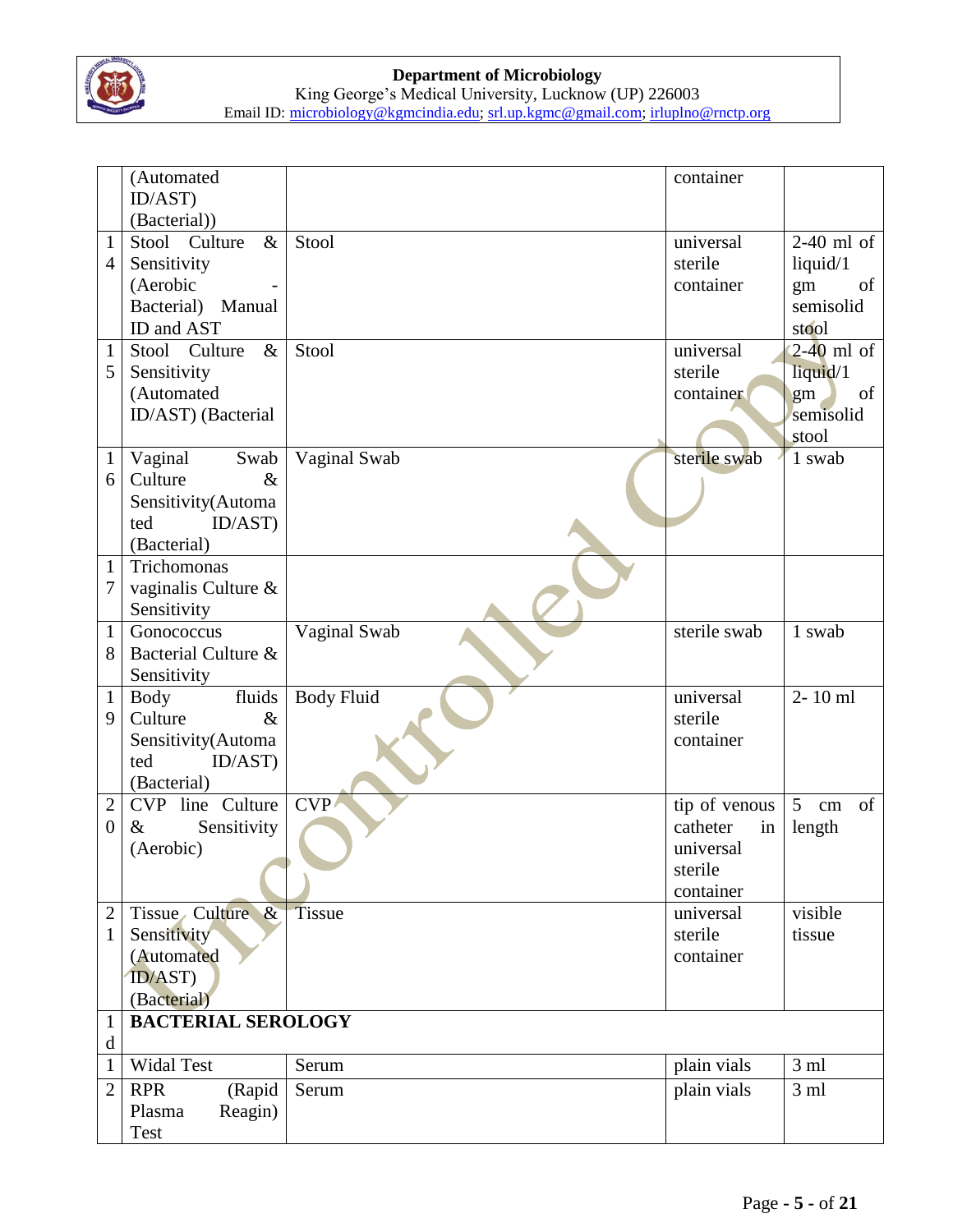

| 3                       | V.D.R.L. Test                                       | Serum                                        | plain vials                       | 3 <sub>ml</sub>                                           |
|-------------------------|-----------------------------------------------------|----------------------------------------------|-----------------------------------|-----------------------------------------------------------|
| 4                       | <b>TPHA</b>                                         | Serum                                        | plain vials                       | 3 <sub>ml</sub>                                           |
| 5                       | Anti Brucella IgM<br>antibodies                     | Serum                                        | plain vials                       | 3 <sub>ml</sub>                                           |
| 6                       | Anti Brucella IgG<br>antibodies                     | Serum                                        | plain vials                       | 3 <sub>ml</sub>                                           |
| $\overline{7}$          | Anti- Scrub typhus<br>IgM by ELISA                  | Serum                                        | plain vials                       | 3 <sub>ml</sub>                                           |
| 8                       | Anti Pertussis IgG<br><b>ELISA</b>                  | Serum                                        | plain vials                       | 3ml                                                       |
| 9                       | Leptospira<br>Anti<br>IgM by ELISA                  | Serum                                        | plain vials                       | $3 \text{ ml}$                                            |
| $\mathbf{1}$<br>e       |                                                     | <b>BACTERIAL IMMUNOLOGY &amp; BIOMARKERS</b> |                                   |                                                           |
| 1                       | A.S.O. Titre                                        | Serum                                        | plain vials                       | 3 <sub>ml</sub>                                           |
| $\overline{2}$          | C- Reactive Protein<br>(Quantitative)               | Serum                                        | plain vials                       | 3 <sub>ml</sub>                                           |
| 3                       | C- Reactive Protein<br>(Qualitative)                | Serum                                        | plain vials                       | 3 <sub>ml</sub>                                           |
| $\overline{4}$          | Procalcitonin<br>(Rapid)                            | Serum                                        | plain vials                       | 3 <sub>ml</sub>                                           |
| 5                       | Procalcitonin<br>(Quantitative)                     | Serum                                        | plain vials                       | 3ml                                                       |
| 6                       | Rheumatoid Factor<br>(Latex<br>Agglutination)       | Serum                                        | plain vials                       | 3ml                                                       |
| $\mathbf 2$             | <b>PARASITOLOGY</b>                                 |                                              |                                   |                                                           |
| 2<br>a                  | <b>MICROSCOPY</b>                                   |                                              |                                   |                                                           |
| 1                       | <b>FOR</b><br>Microscopy<br>OVA & CYST<br>(Routine) | Stool                                        | universal<br>sterile<br>container | $2-40$ ml of<br>liquid $/1$<br>of<br>gm<br>semisolid      |
| $\overline{2}$          | for<br>Microscopy<br>opportunistic<br>parasite      | Stool/Others                                 | universal<br>sterile<br>container | $2-40$ ml of<br>liquid/1<br>gm<br>of<br>semisolid/<br>3ml |
| 3                       | Microscopy<br>for<br><b>Malarial Parasite</b>       | <b>Blood</b>                                 | plain vials                       | 3 <sub>ml</sub>                                           |
| $\overline{\mathbf{4}}$ | Microscopy<br>for<br>Microfilaria                   | <b>Blood</b>                                 | plain vials                       | 3 <sub>ml</sub>                                           |
| 5                       | for<br>Microscopy<br>Pneumocystis                   | <b>BAL/Sputum</b>                            | universal<br>sterile              | $2-5$ ml                                                  |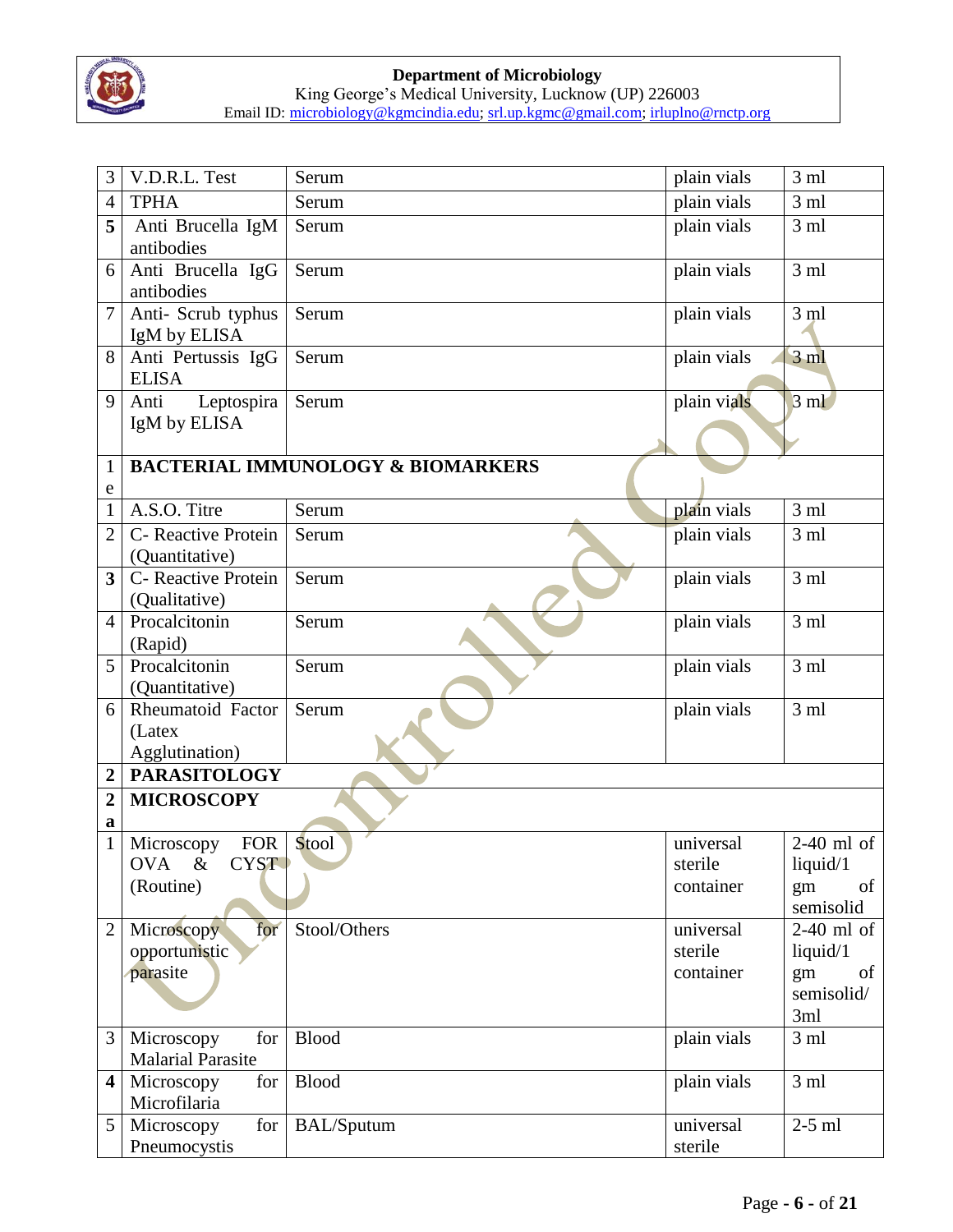

|                   | carinii                                                |                         | container                                |                                                   |
|-------------------|--------------------------------------------------------|-------------------------|------------------------------------------|---------------------------------------------------|
| $\overline{2}$    | PARASITIC SEROLOGY                                     |                         |                                          |                                                   |
| $\mathbf b$       |                                                        |                         |                                          |                                                   |
| 1                 | Rapid Malaria Test<br>(HRP-2 based)                    | Blood/Serum             | plain vials                              | 3 <sub>ml</sub>                                   |
| $\overline{2}$    | Rapid Malaria Test<br>(p-LDH based)                    | Blood/Serum             | plain vials                              | 3ml                                               |
| 3                 | Filaria<br>antigen<br>(Rapid)                          | Blood/Serum             | plain vials                              | 3ml                                               |
| $\overline{4}$    | Echinococcus IgG<br><b>ELISA</b>                       | Blood/Serum             | plain vials                              | 3 <sub>ml</sub>                                   |
| 5                 | Entamoeba<br>histolytica antigen<br><b>ELISA</b>       | Blood/Serum             | plain vials                              | $3 \text{ ml}$                                    |
| 6                 | Entamoeba<br>histolytica<br>IgM<br><b>ELISA</b>        | Blood/Serum             | plain vials                              | 3 <sub>ml</sub>                                   |
| 7                 | Entamoeba<br>histolytica<br><b>IgG</b><br><b>ELISA</b> | Blood/Serum             | plain vials                              | $3 \text{ ml}$                                    |
| 8                 | Cysticercosis<br><b>IgG</b><br><b>ELISA</b>            | Blood/Serum             | plain vials                              | 3 <sub>ml</sub>                                   |
| 9                 | Cryptosporidium<br>stool<br>antigen<br><b>ELISA</b>    | Blood/Serum             | plain vials                              | 3 ml                                              |
| 1<br>$\theta$     | Leishmania<br>antibody (Rapid)                         | Blood/Serum             | plain vials                              | 3 <sub>ml</sub>                                   |
| $\mathbf{1}$<br>1 | Stool Antigen for<br>Giardia (ELISA)                   | Blood/Serum             | plain vials                              | 3ml                                               |
| 1<br>2            | Toxoplasma<br>IgM<br>by ELISA                          | <b>Blood/Serum</b>      | plain vials                              | 3 <sub>ml</sub>                                   |
| $\overline{2}$    | <b>RAPID TEST</b>                                      |                         |                                          |                                                   |
| $\mathbf c$       |                                                        |                         |                                          |                                                   |
| $\mathbf{1}$      | occult Stool<br>for<br>Stool<br>blood                  |                         | universal<br>sterile<br>container        | $2-40$ ml of<br>liquid/1<br>of<br>gm<br>semisolid |
| 3                 | <b>MYCOLOGY</b>                                        |                         |                                          |                                                   |
| 3<br>a            | <b>FUNGAL MICROSCOPY</b>                               |                         |                                          |                                                   |
| 1                 | Smear for Fungus<br>(KOH Mount)                        | Skin/Nail/Hair Scraping | sterile<br>petri<br>plate/black<br>paper | visible<br>sample                                 |
| $\overline{2}$    | Immunofluorescen<br>for<br>ce                          | Sputum                  | universal<br>sterile                     | $2-5$ ml                                          |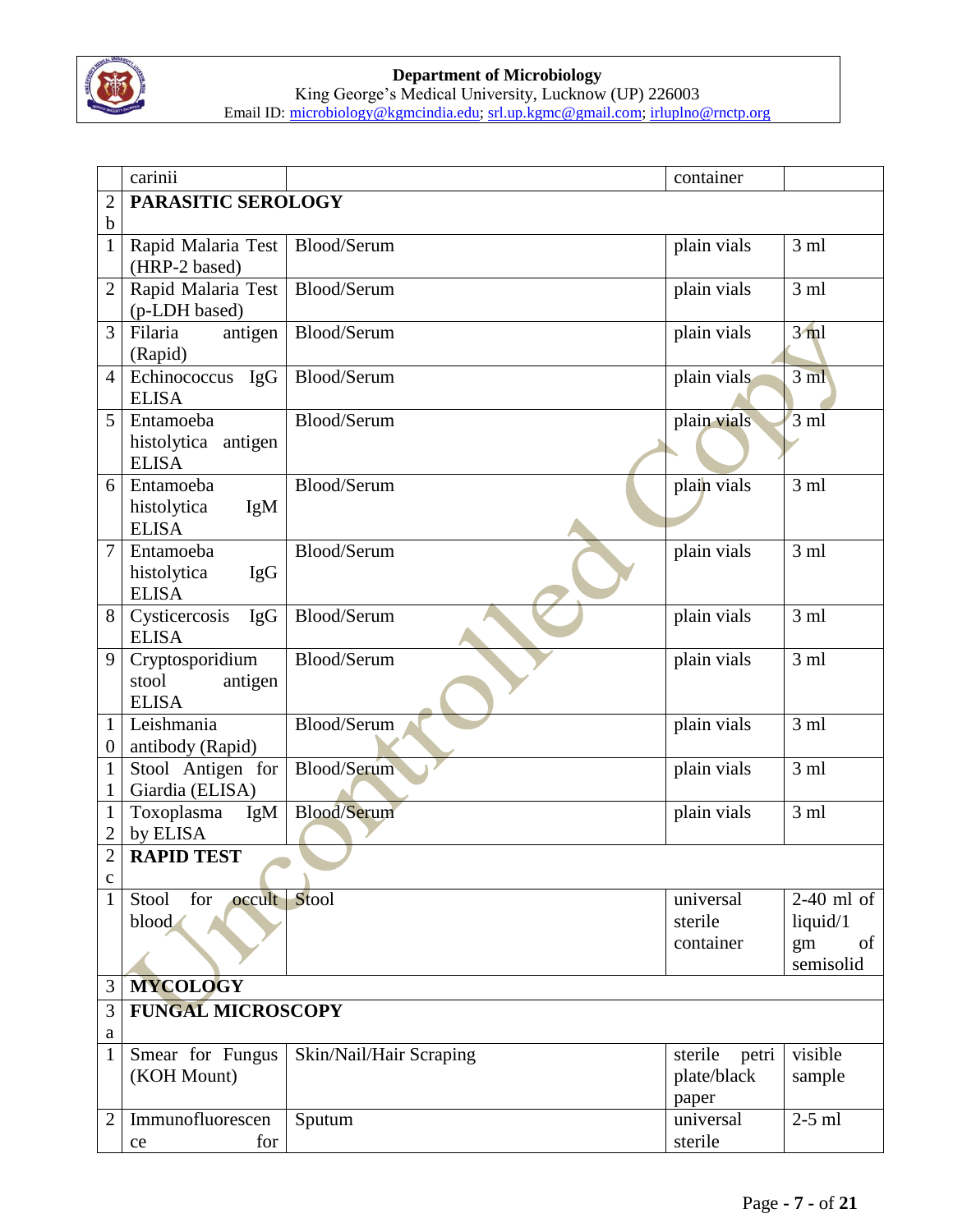

|                         | Pneumocystis                 |                             | container              |                |
|-------------------------|------------------------------|-----------------------------|------------------------|----------------|
| 3                       | Smear examination            | Vaginal Swab                | sterile swab           | 1 swab         |
|                         | for Candida                  |                             |                        |                |
| 3                       |                              | FUNGAL CULTURE & SENSTIVITY |                        |                |
| $\mathbf b$             |                              |                             |                        |                |
| 1                       | Skin/Nail for C/S            | Skin/Nail Scraping          | sterile<br>petri       | visible        |
|                         |                              |                             | plate/black            | sample         |
|                         |                              |                             | paper                  |                |
| $\overline{\mathbf{2}}$ | Pus for C/S                  | Pus                         | universal              | $1-5$ ml       |
|                         |                              |                             | sterile                |                |
|                         |                              |                             | container              |                |
| 3                       | Sputum for C/S               | Sputum                      | universal              | $2-5$ ml       |
|                         |                              |                             | sterile                |                |
|                         |                              |                             | container              |                |
| $\overline{4}$          | Throat<br>swab               | <b>Throat Swab</b>          | sterile swab           | 1 swab         |
|                         | (Automated) With             |                             |                        |                |
|                         | <b>ID/AST</b><br>$(MIC)$ -   |                             |                        |                |
|                         | Yeast (Fungal)               |                             | universal              |                |
| 5                       | BAL for Fungal<br>C/S        | <b>BAL</b>                  | sterile                | 20-50 ml       |
|                         |                              |                             | container              |                |
| 6                       | <b>CSF</b><br>C/S            | <b>CSF</b>                  | universal              | $1-3$ ml       |
|                         | (Automated) With             |                             | sterile                |                |
|                         | <b>ID/AST</b><br>$(MIC)$ -   |                             | container              |                |
|                         | Yeast (Fungal)               |                             |                        |                |
| $\overline{7}$          | Blood Culture for            | <b>Blood</b>                | biphasic               | $1-4$<br>ml    |
|                         | Filamentous Fungi            |                             | blood culture          | pediatrics/    |
|                         | (Manual)                     |                             | bottle                 | $8-10$<br>ml   |
|                         |                              |                             |                        | adults         |
| 8                       | <b>Blood</b><br>Culture      | <b>Blood</b>                | bactec bottle          | $1-4$<br>ml    |
|                         | (Automated)<br>With          |                             |                        | pediatrics/    |
|                         | <b>ID/AST</b><br>$(MIC)$ -   |                             |                        | $8 - 10$<br>ml |
|                         | Yeast (Fungal)               |                             |                        | adults         |
| 9                       | for  <br>Body Fluids         | Pleural/Pericardial         | universal              | $20 - 50$      |
|                         | $C/S$ fungal                 |                             | sterile                | $ml/2-5 ml$    |
|                         |                              |                             | container              |                |
| $\mathbf{1}$            | Body fluids<br>C/S           | Pleural/Pericardial         | universal              | $20 - 50$      |
| $\overline{0}$          | (Automated                   |                             | sterile                | $ml/2-5 ml$    |
|                         | ID/AST) Fungal               |                             | container              |                |
| $\mathbf{1}$            | Urine<br>C/S                 | Early Morning Urine         | universal              | 20-50 ml       |
| $\mathbf{1}$            | (Automated                   |                             | sterile                |                |
|                         | ID/AST) Fungal<br>for<br>C/S |                             | container<br>universal | 20-50 ml       |
| $\mathbf{1}$<br>2       | Urine                        | Early Morning Urine         | sterile                |                |
|                         | Fungal                       |                             | container              |                |
|                         |                              |                             |                        |                |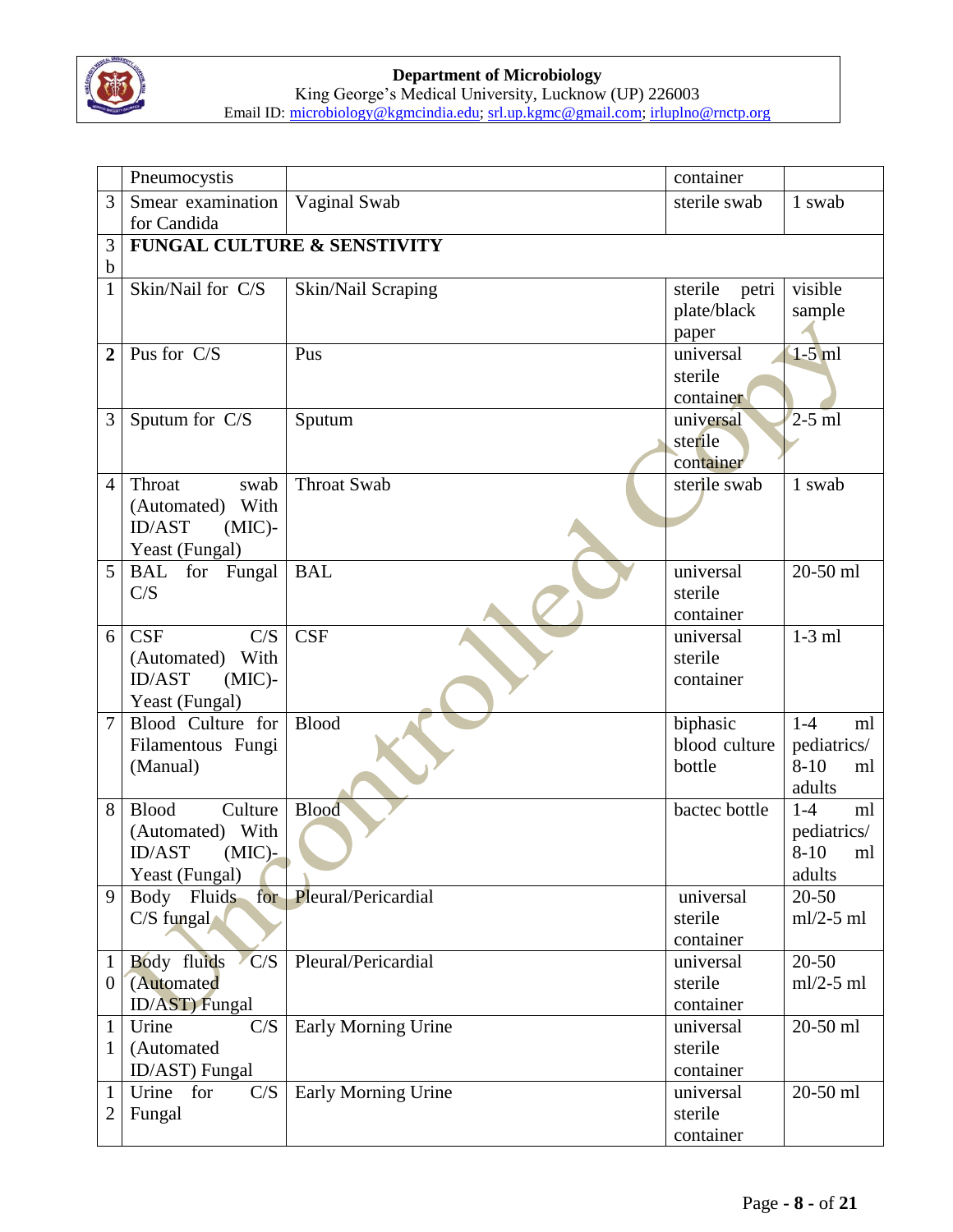

#### **Department of Microbiology** King George's Medical University, Lucknow (UP) 226003

Email ID: microbiology@kgmcindia.edu; srl.up.kgmc@gmail.com; irluplno@rnctp.org

| $\mathbf{1}$<br>3 | Vaginal swab for<br>$C/S$ Fungal | Vaginal Swab                                                                            | sterile swab           | 1 swab       |
|-------------------|----------------------------------|-----------------------------------------------------------------------------------------|------------------------|--------------|
| 1                 | Stool<br>for<br>C/S              | Stool                                                                                   | universal              | $2-40$ ml of |
| 4                 | Fungal                           |                                                                                         | sterile                | liquid/1     |
|                   |                                  |                                                                                         | container              | of<br>gm     |
|                   |                                  |                                                                                         |                        | semisolid    |
| 3<br>c            | <b>FUNGAL SEROLOGY</b>           |                                                                                         |                        |              |
| $\mathbf{1}$      | Cryptococcal                     | Blood/Serum                                                                             | plain vials            | $1-5$ ml     |
|                   | antigen lateral flow             |                                                                                         |                        |              |
|                   | (Rapid)                          |                                                                                         |                        |              |
| $\overline{2}$    | Galactomannan                    | Blood/Serum                                                                             | plain vials            | $1-5$ ml     |
|                   | <b>ELISA</b>                     |                                                                                         |                        |              |
| $\overline{4}$    | <b>TB LABORATORY</b>             |                                                                                         |                        |              |
| 1                 | AFB<br>Microscopy                | Sputum, CSF, Pus, Body fluids (Pleural,                                                 | universal              | $2-5$ ml     |
|                   | (ZN Stain)                       | pericardial, synovial, ascitic, BAL, Gastric                                            | sterile screw          |              |
|                   |                                  | lavage) Bone marrow aspirates, Tissue aspirates                                         | caped                  |              |
|                   |                                  | and biopsies, urine and other suitable samples                                          | container              |              |
| 2                 | AFB Microscopy                   | Sputum, CSF, Pus, Body fluids (Pleural,                                                 | universal              | $2-5$ ml     |
|                   | (Auramin O Stain)                | pericardial, synovial, ascitic, BAL, Gastric                                            | sterile screw          |              |
|                   |                                  | lavage) Bone marrow aspirates, Tissue aspirates                                         | caped                  |              |
| 3                 | <b>AFB</b><br>Culture            | and biopsies, urine and other suitable samples                                          | container<br>universal | $2-5$ ml     |
|                   | Solid                            | Sputum, CSF, Pus, Body fluids (Pleural,<br>pericardial, synovial, ascitic, BAL, Gastric | sterile screw          |              |
|                   | (Manual)                         | lavage) Bone marrow aspirates, Tissue aspirates                                         | caped                  |              |
|                   |                                  | and biopsies, urine and other suitable samples                                          | container              |              |
| $\overline{4}$    | Culture<br><b>AFB</b>            | Sputum, CSF, Pus, Body fluids (Pleural,                                                 | universal              | $2-5$ ml     |
|                   | Liquid                           | pericardial, synovial, ascitic, BAL, Gastric                                            | sterile screw          |              |
|                   | (Automated)                      | lavage) Bone marrow aspirates, Tissue aspirates                                         | caped                  |              |
|                   |                                  | and biopsies, urine and other suitable samples -                                        | container              |              |
| 5                 | <b>AFB Culture and</b>           | Sputum, CSF, Pus, Body fluids (Pleural,                                                 | universal              | $2-5$ ml     |
|                   | <b>DST-</b> First line           | pericardial, synovial, ascitic, BAL, Gastric                                            | sterile screw          |              |
|                   | drugs                            | lavage) Bone marrow aspirates, Tissue aspirates                                         | caped                  |              |
|                   | (Solid/Manual)                   | and biopsies, urine and other suitable samples                                          | container              |              |
| 6                 | <b>AFB Culture and</b>           | Sputum, CSF, Pus, Body fluids (Pleural,                                                 | universal              | $2-5$ ml     |
|                   | <b>DST-First line</b>            | pericardial, synovial, ascitic, BAL, Gastric                                            | sterile screw          |              |
|                   | drugs                            | lavage) Bone marrow aspirates, Tissue aspirates                                         | caped                  |              |
|                   | (Liquid/Automated                | and biopsies, urine and other suitable samples                                          | container              |              |
|                   |                                  |                                                                                         |                        |              |
| $\tau$            | <b>AFB Culture and</b>           | Sputum, CSF, Pus, Body fluids (Pleural,                                                 | universal              | $2-5$ ml     |
|                   | DST-Second line                  | pericardial, synovial, ascitic, BAL, Gastric                                            | sterile screw          |              |
|                   | drugs                            | lavage) Bone marrow aspirates, Tissue aspirates                                         | caped                  |              |
|                   | (Liquid/Automated                | and biopsies, urine and other suitable samples                                          | container              |              |
| 8                 | Gene Xpert/                      | Sputum, CSF, Pus, Body fluids (Pleural,                                                 | universal              | $2-5$ ml     |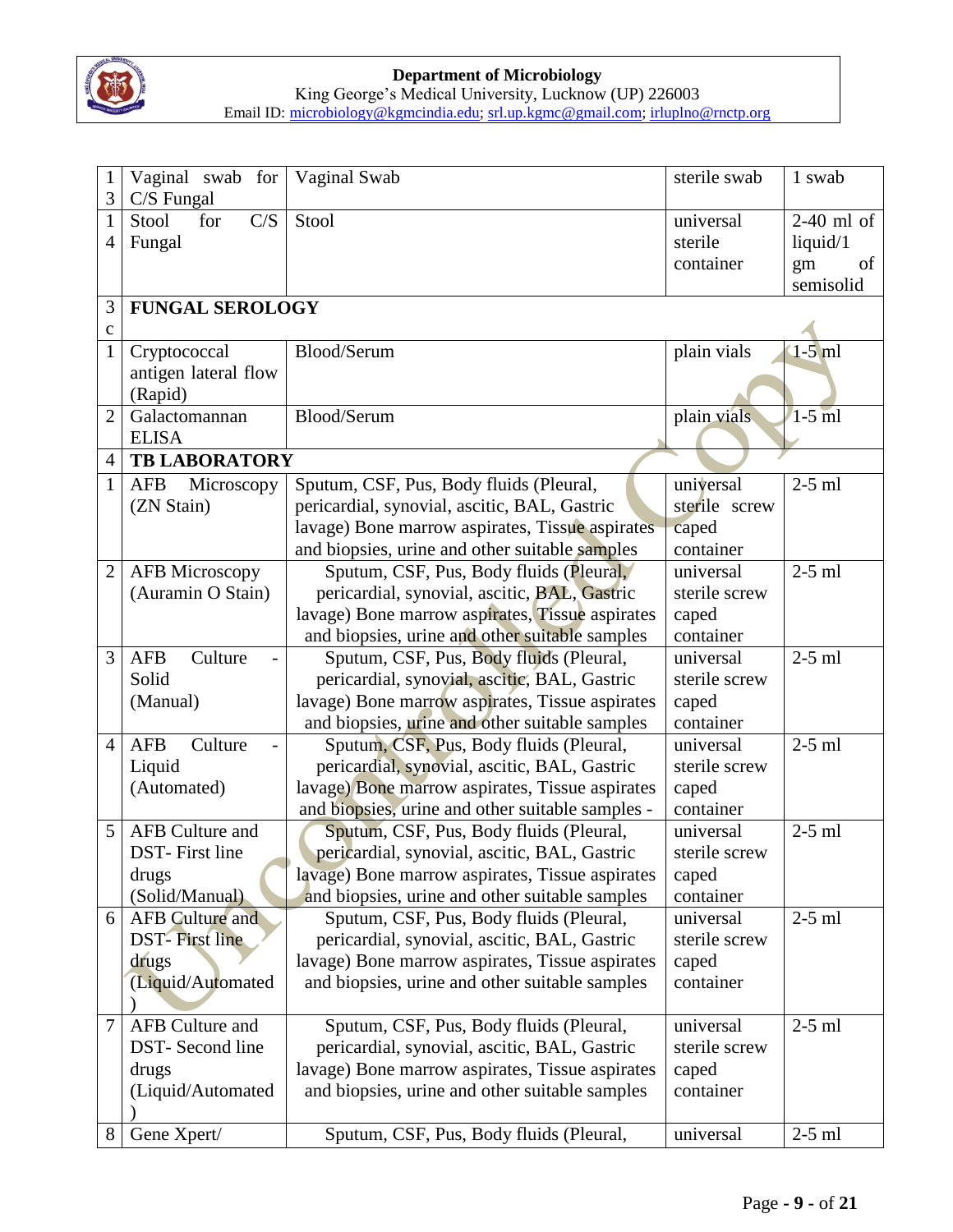

|                  | <b>CBNAAT</b>              | pericardial, synovial, ascitic, BAL, Gastric    | sterile screw     |                 |
|------------------|----------------------------|-------------------------------------------------|-------------------|-----------------|
|                  | (Identification and        | lavage) Bone marrow aspirates, Tissue aspirates | caped             |                 |
|                  | drug susceptibility        | and biopsies, urine and other suitable samples  | container         |                 |
|                  | testing)                   |                                                 |                   |                 |
| 8                | Identification             | AFB culture isoalte                             | Culture tube/     |                 |
|                  | (AFB culture)              |                                                 | cryovial          |                 |
| 9                | Line Probe Assay           | AFB Positive Sputum Sample; TB Culture          | universal         | $2-5$ ml        |
|                  | (Identification and        | Isolate                                         | sterile screw     |                 |
|                  | susceptibility             |                                                 | caped             |                 |
|                  | testing)                   |                                                 | container         |                 |
| $\mathbf{1}$     | Drug susceptibility        | AFB culture isolate                             | culture tube/     |                 |
| $\overline{0}$   | testing (Manual-           |                                                 | cryovial          |                 |
|                  | Solid)                     |                                                 |                   |                 |
| $\mathbf{1}$     | Drug susceptibility        | AFB culture isolate                             | Culture tube/     |                 |
| 1                | testing                    |                                                 | cryovial          |                 |
|                  | (Automated-                |                                                 |                   |                 |
|                  | Liquid)                    | Skin Scraping/Nasal Swab                        | sterile<br>slide/ | visible         |
| 1<br>2           | Smear For Lepra<br>Bacilli |                                                 | swab              | sample/1        |
|                  |                            |                                                 |                   | swab            |
| 5                | <b>ICTC</b>                |                                                 |                   |                 |
| 1                | Anti-HIV                   | Blood/Serum                                     | plain vials       | 3 <sub>ml</sub> |
|                  | antibodies                 |                                                 |                   |                 |
| 2                | CD4 count                  | Blood/Serum                                     | plain vials       | 3ml             |
| 6                | <b>VIROLOGY</b>            |                                                 |                   |                 |
| 6                | <b>VIRAL SEROLOGY</b>      |                                                 |                   |                 |
| a                |                            |                                                 |                   |                 |
| $\mathbf{1}$     | <b>HBsAg ELISA</b>         | <b>Blood/Serum</b>                              | plain vials       | 3 ml            |
| $\overline{2}$   | <b>HBeAg ELISA</b>         | Blood/Serum                                     | plain vials       | 3 <sub>ml</sub> |
| 3                | Anti- Hepatitis B          | <b>Blood/Serum</b>                              | plain vials       | 3 <sub>ml</sub> |
|                  | Core Antigen IgM           |                                                 |                   |                 |
|                  | (Anti-HBc IgM)             |                                                 |                   |                 |
|                  | <b>ELISA</b>               |                                                 |                   |                 |
| 4                | Anti-Hepatitis<br>B        | <b>Blood/Serum</b>                              | plain vials       | 3 <sub>ml</sub> |
|                  | Surface<br>Antigen         |                                                 |                   |                 |
|                  | (Anti-HbsAg)               |                                                 |                   |                 |
| 5                | <b>HBeAb ELISA</b>         | Blood/Serum                                     | plain vials       | 3 <sub>ml</sub> |
| 6                | Anti HBs Antibody          | Blood/Serum                                     | plain vials       | 3 <sub>ml</sub> |
|                  | <b>ELISA</b>               |                                                 |                   |                 |
| $\boldsymbol{7}$ | Anti- Hepatitis A          | Blood/Serum                                     | plain vials       | 3 <sub>ml</sub> |
|                  | Virus<br>IgM               |                                                 |                   |                 |
|                  | Antibodies<br>(anti-       |                                                 |                   |                 |
|                  | <b>HAV</b><br>$IgM$ )      |                                                 |                   |                 |
|                  | (ELISA)                    |                                                 |                   |                 |
| 8                | Anti- Hepatitis E          | Blood/Serum                                     | plain vials       | 3ml             |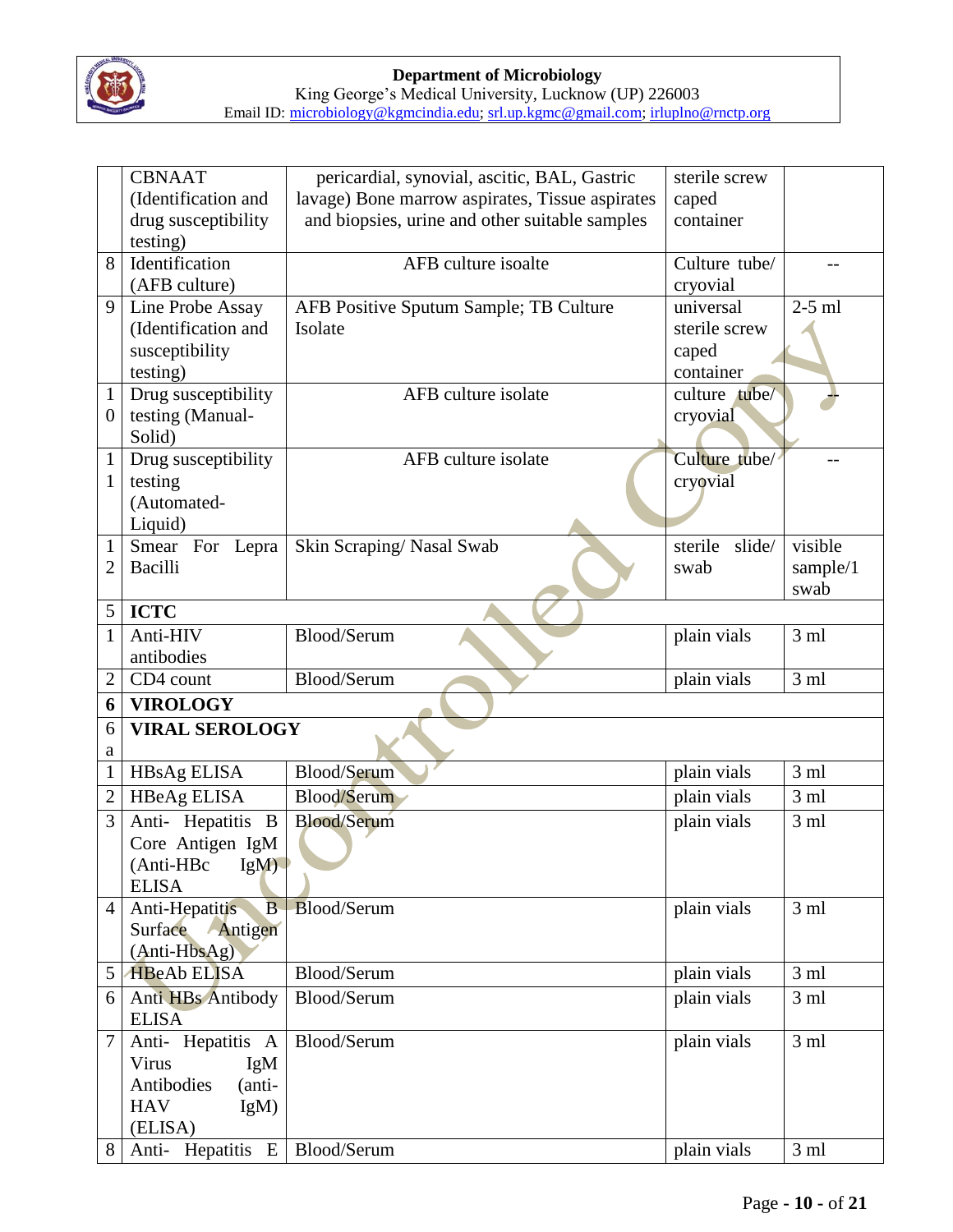

|                | Virus<br>IgM                     |                    |             |                 |
|----------------|----------------------------------|--------------------|-------------|-----------------|
|                | Antibodies<br>(anti-             |                    |             |                 |
|                | HEV IgM)(ELISA)                  |                    |             |                 |
| 9              | Anti- Hepatitis D                | Blood/Serum        | plain vials | 3 <sub>ml</sub> |
|                | Virus<br>IgM                     |                    |             |                 |
|                | Antibodies<br>(anti-             |                    |             |                 |
|                | <b>HDV</b>                       |                    |             |                 |
|                |                                  |                    |             |                 |
| $\mathbf{1}$   | IgM)(ELISA)<br>Anti HCV<br>Total | Blood/Serum        |             | $3 \text{ ml}$  |
|                |                                  |                    | plain vials |                 |
| $\theta$       | antibodies<br>by                 |                    |             |                 |
|                | <b>ELISA</b>                     |                    |             |                 |
| $\mathbf{1}$   | Anti-                            | Blood/Serum        | plain vials | $3 \text{ ml}$  |
| 1              | Cytomegalovirus                  |                    |             |                 |
|                | Antibodies<br>IgM                |                    |             |                 |
|                | <b>CMV</b><br>(Anti-             |                    |             |                 |
|                | IgM)(ELISA)                      |                    |             |                 |
| $\mathbf{1}$   | Anti-                            | Blood/Serum        | plain vials | 3 <sub>ml</sub> |
| $\overline{2}$ | Cytomegalovirus                  |                    |             |                 |
|                | Antibodies<br>IgG                |                    |             |                 |
|                | (Anti- CMV IgG)                  |                    |             |                 |
|                | (ELISA)                          |                    |             |                 |
| $\mathbf{1}$   | CMV IgM ELISA                    | Blood/Serum        | plain vials | 3 <sub>ml</sub> |
| 3              |                                  |                    |             |                 |
| $\mathbf{1}$   | <b>TORCH</b><br>$\left($<br>IgM  | Blood/Serum        | plain vials | 3 ml            |
| $\overline{4}$ | ELISA)                           |                    |             |                 |
| $\mathbf{1}$   | Anti-Chikungunya                 | Blood/Serum        | plain vials | 3 <sub>ml</sub> |
| 5              | Virus<br>IgM                     |                    |             |                 |
|                | Antibodies<br>(Anti-             |                    |             |                 |
|                | ChikV<br>IgM                     |                    |             |                 |
|                | (ELISA)                          |                    |             |                 |
| $\mathbf 1$    | Anti-Herpes                      | <b>Blood/Serum</b> | plain vials | 3 <sub>ml</sub> |
| 6              | Simplex<br>IgM                   |                    |             |                 |
|                | $(Anti-)$<br>Antibodies          |                    |             |                 |
|                | IgM)<br><b>HSV</b>               |                    |             |                 |
|                | (ELISA)                          |                    |             |                 |
| $\mathbf{1}$   | <b>Anti-Measles Virus</b>        | Blood/Serum        | plain vials | 3 <sub>ml</sub> |
| 7              | Antibodies<br>IgM                |                    |             |                 |
|                | (Anti-Measles                    |                    |             |                 |
|                | IgM)(ELISA)                      |                    |             |                 |
| $\mathbf{1}$   | <b>Anti-Measles Virus</b>        | Blood/Serum        | plain vials | 3 <sub>ml</sub> |
| 8              | <b>IgG</b><br>Antibodies         |                    |             |                 |
|                | (Anti-Measles                    |                    |             |                 |
|                |                                  |                    |             |                 |
|                | IgG)(ELISA)                      |                    |             |                 |
| $\mathbf{1}$   | Anti-Mumps Virus                 | Blood/Serum        | plain vials | 3 <sub>ml</sub> |
| 9              | Antibodies<br>IgM                |                    |             |                 |
|                | (Anti-Mumps IgM)                 |                    |             |                 |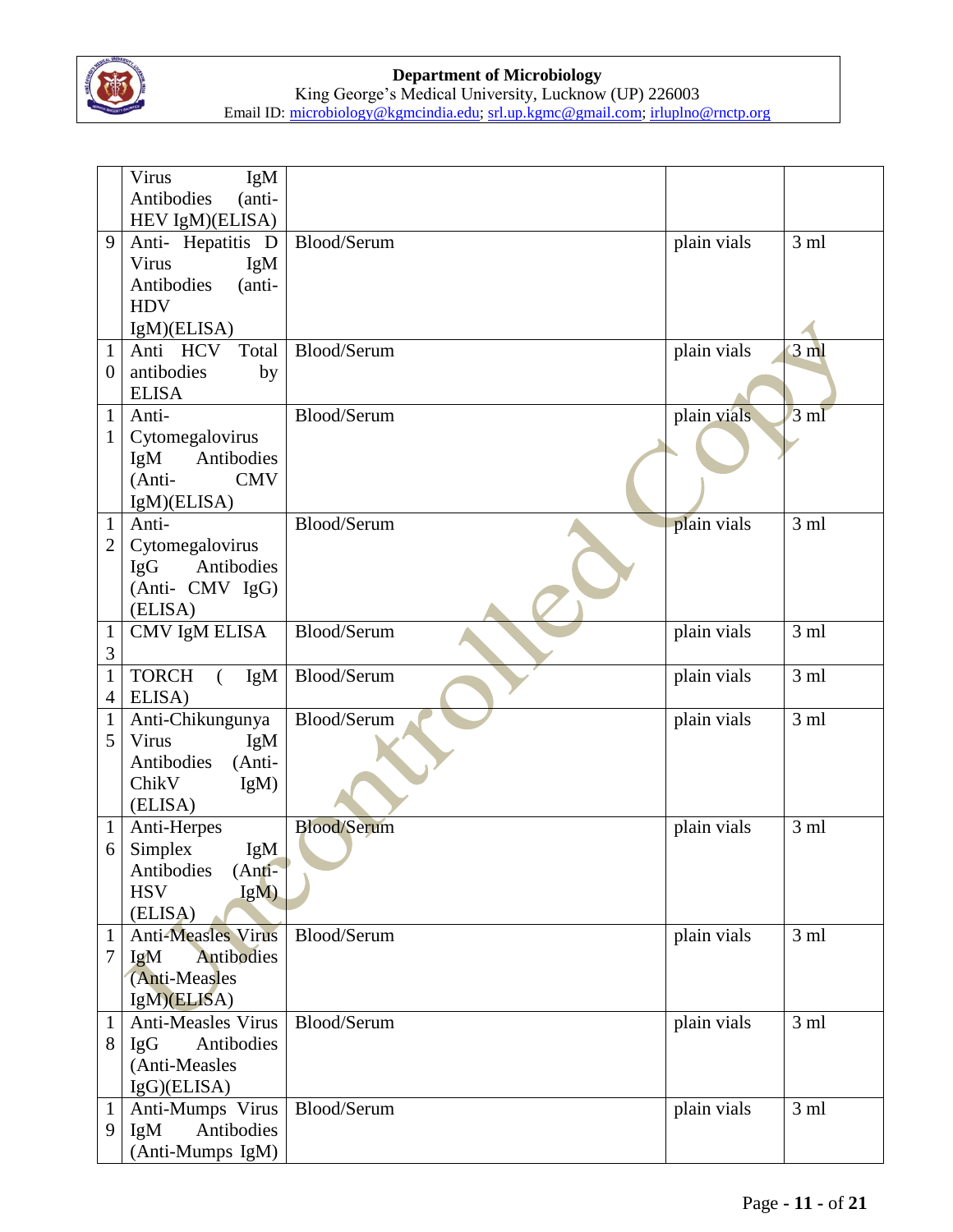

|                  | (ELISA)                  |                    |             |                 |
|------------------|--------------------------|--------------------|-------------|-----------------|
| $\overline{2}$   | Anti-Mumps Virus         | Blood/Serum        | plain vials | 3 <sub>ml</sub> |
| $\boldsymbol{0}$ | Antibodies<br>IgG        |                    |             |                 |
|                  | (Anti-Mumps IgG)         |                    |             |                 |
|                  | (ELISA)                  |                    |             |                 |
| $\overline{2}$   | Anti-Varicella           | Blood/Serum        | plain vials | 3 <sub>ml</sub> |
| 1                | Zoster Virus IgM         |                    |             |                 |
|                  | Antibodies<br>(Anti-     |                    |             |                 |
|                  | <b>VZV</b><br>IgM        |                    |             |                 |
|                  | (ELISA)                  |                    |             |                 |
| $\overline{2}$   | Anti-Varicella           | Blood/Serum        | plain vials | $3 \text{ ml}$  |
| $\overline{2}$   |                          |                    |             |                 |
|                  | Zoster Virus IgG         |                    |             |                 |
|                  | Antibodies (Anti-        |                    |             |                 |
|                  | <b>VZV</b><br>IgG)       |                    |             |                 |
|                  | (ELISA)                  |                    |             |                 |
| $\overline{2}$   | Anti-Human               | Blood/Serum        | plain vials | 3 <sub>ml</sub> |
| 3                | Parvovirus<br><b>B19</b> |                    |             |                 |
|                  | Antibodies<br>IgM        |                    |             |                 |
|                  | (Anti- B19V IgM)         |                    |             |                 |
|                  | (ELISA)                  |                    |             |                 |
| $\overline{c}$   | Anti-Human               | Blood/Serum        | plain vials | 3ml             |
| 4                | Parvovirus<br><b>B19</b> |                    |             |                 |
|                  | Antibodies<br>IgG        |                    |             |                 |
|                  | (Anti- B19V IgG)         |                    |             |                 |
|                  | (ELISA)                  |                    |             |                 |
| $\overline{2}$   | Anti-<br>Dengue          | Blood/Serum        | plain vials | 3ml             |
| 5                | Virus IgM                |                    |             |                 |
| $\overline{c}$   | Virus<br>Dengue          | Blood/Serum        | plain vials | 3ml             |
| 6                | NS1Ag                    |                    |             |                 |
| $\overline{c}$   | Anti-<br>Japanese        | Blood/Serum        | plain vials | 3 <sub>ml</sub> |
|                  | Encephalitis Virus       |                    |             |                 |
|                  | IgM                      |                    |             |                 |
| $\overline{c}$   | Nile<br>West<br>Anti-    | <b>Blood/Serum</b> | plain vials | 3 <sub>ml</sub> |
| 8                | IgM<br>Virus             |                    |             |                 |
|                  | Antibodies<br>(Anti-     |                    |             |                 |
|                  | <b>WNV</b><br>IgM        |                    |             |                 |
|                  | (ELISA)                  |                    |             |                 |
| $\overline{2}$   | Anti-Epstein<br>Barr     | Blood/Serum        | plain vials | 3 <sub>ml</sub> |
| 9                | Virus<br>IgM             |                    |             |                 |
|                  | Antibodies<br>(Anti-     |                    |             |                 |
|                  | <b>EBV</b><br>$IgM$ )    |                    |             |                 |
|                  | (ELISA)                  |                    |             |                 |
| 3                | Anti-Rubella Virus       | Blood/Serum        | plain vials | 3 <sub>ml</sub> |
| $\theta$         | IgM<br>Antibodies        |                    |             |                 |
|                  | (Anti Rubella IgM)       |                    |             |                 |
|                  | (ELISA)                  |                    |             |                 |
|                  |                          |                    |             |                 |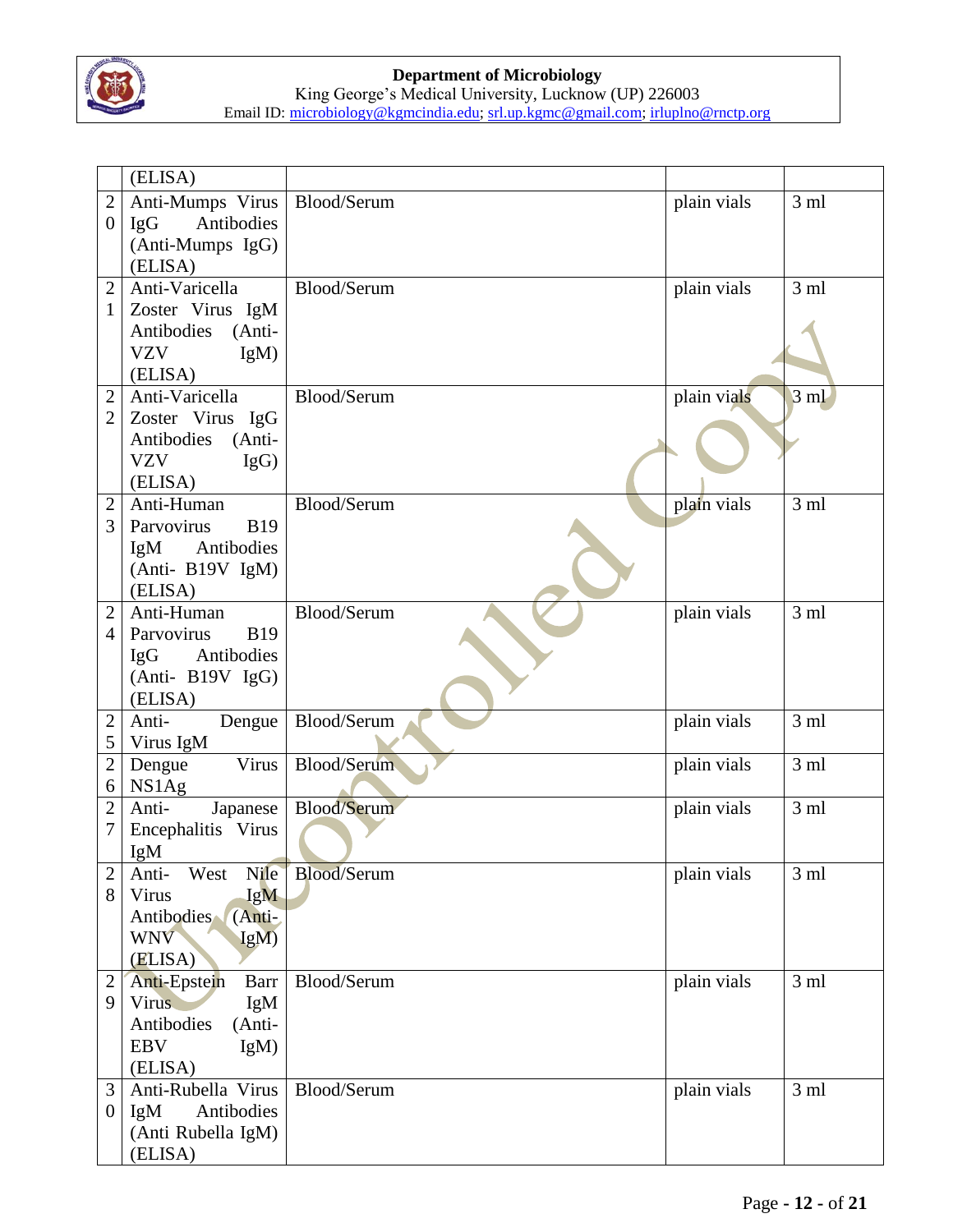

| 3                | Rotavirus Antigen                  | Stool                        | Universal    | $1 - 5$                  | ml |
|------------------|------------------------------------|------------------------------|--------------|--------------------------|----|
| 1                | in stool by ELISA                  |                              | container    | liquid                   |    |
|                  |                                    |                              |              | stool                    |    |
| 6                |                                    | <b>MOLECULAR BIOLOGY</b>     |              |                          |    |
| $\mathbf b$      |                                    |                              |              |                          |    |
| 1                | <b>PCR</b><br>Time<br>Real         | Blood/Serum                  | plain vials  | 3 <sub>ml</sub>          |    |
|                  | Hepatitis<br>$\overline{B}$<br>For |                              |              |                          |    |
|                  | Virus (Qualitative)                |                              |              |                          |    |
| $\overline{2}$   | Time<br><b>PCR</b><br>Real         | Blood/Serum                  | plain vials  | 3 <sub>m</sub>           |    |
|                  | Viral<br>with<br>Load              |                              |              |                          |    |
|                  | estimation<br>For                  |                              |              |                          |    |
|                  | Hepatitis B Virus                  |                              |              |                          |    |
| 3                | Real Time PCR                      | Blood/Serum                  | plain vials  | $3 \text{ ml}$           |    |
|                  | For Hepatitis<br>$\overline{B}$    |                              |              |                          |    |
|                  | Virus + Hepatitis $C$<br>Virus     |                              |              |                          |    |
|                  | (Quantitative)                     |                              |              |                          |    |
| $\overline{4}$   | For<br>Genotype                    | Blood/Serum                  | plain vials  | 3 <sub>ml</sub>          |    |
|                  | Hepatitis B Virus                  |                              |              |                          |    |
| 5                | Genotype<br>For                    | Blood/Serum                  | plain vials  | 3ml                      |    |
|                  | Hepatitis C Virus                  |                              |              |                          |    |
| 6                | Real<br>Time PCR                   | Blood/Serum                  | plain vials  | 3 <sub>ml</sub>          |    |
|                  | Hepatitis<br>$\mathbf C$<br>For    |                              |              |                          |    |
|                  | Virus (Qualitative)                |                              |              |                          |    |
| $\overline{7}$   | Time PCR<br>Real                   | Blood/Serum                  | plain vials  | 3 <sub>ml</sub>          |    |
|                  | viral<br>with<br>load              |                              |              |                          |    |
|                  | estimation<br>For                  |                              |              |                          |    |
|                  | Hepatitis C Virus                  |                              |              |                          |    |
| 8                | <b>PCR</b><br>Real<br>Time         | <b>Throat and Nasal swab</b> | Polysterene/ |                          |    |
|                  | Influenza A<br>For                 |                              | dacron swab  |                          |    |
|                  | Virus                              |                              | with VTM     |                          |    |
| 9                | PCR<br>Time<br>Real                | <b>Throat and Nasal swab</b> | Polysterene/ |                          |    |
|                  | Influenza A<br>For                 |                              | dacron swab  |                          |    |
|                  | (subtype)<br>Virus<br>H1N1         |                              | with VTM     |                          |    |
| $\mathbf{1}$     | Real Time PCR                      | Throat and Nasal swab        | Polysterene/ |                          |    |
| $\boldsymbol{0}$ | Influenza A<br>For                 |                              | dacron swab  |                          |    |
|                  | Virus<br>(subtype)                 |                              | with VTM     |                          |    |
|                  | H3N2                               |                              |              |                          |    |
| $\mathbf{1}$     | Time PCR<br>Real                   | Throat and Nasal swab        | Polysterene/ | $\overline{\phantom{a}}$ |    |
| $\mathbf{1}$     | Influenza B<br>For                 |                              | dacron swab  |                          |    |
|                  | Virus                              |                              | with VTM     |                          |    |
| $\mathbf{1}$     | Time PCR<br>Real                   | Throat and Nasal swab        | Polysterene/ | $\qquad \qquad -$        |    |
| 2                | Respiratory<br>For                 |                              | dacron swab  |                          |    |
|                  | <b>Syncytial Virus</b>             |                              | with VTM     |                          |    |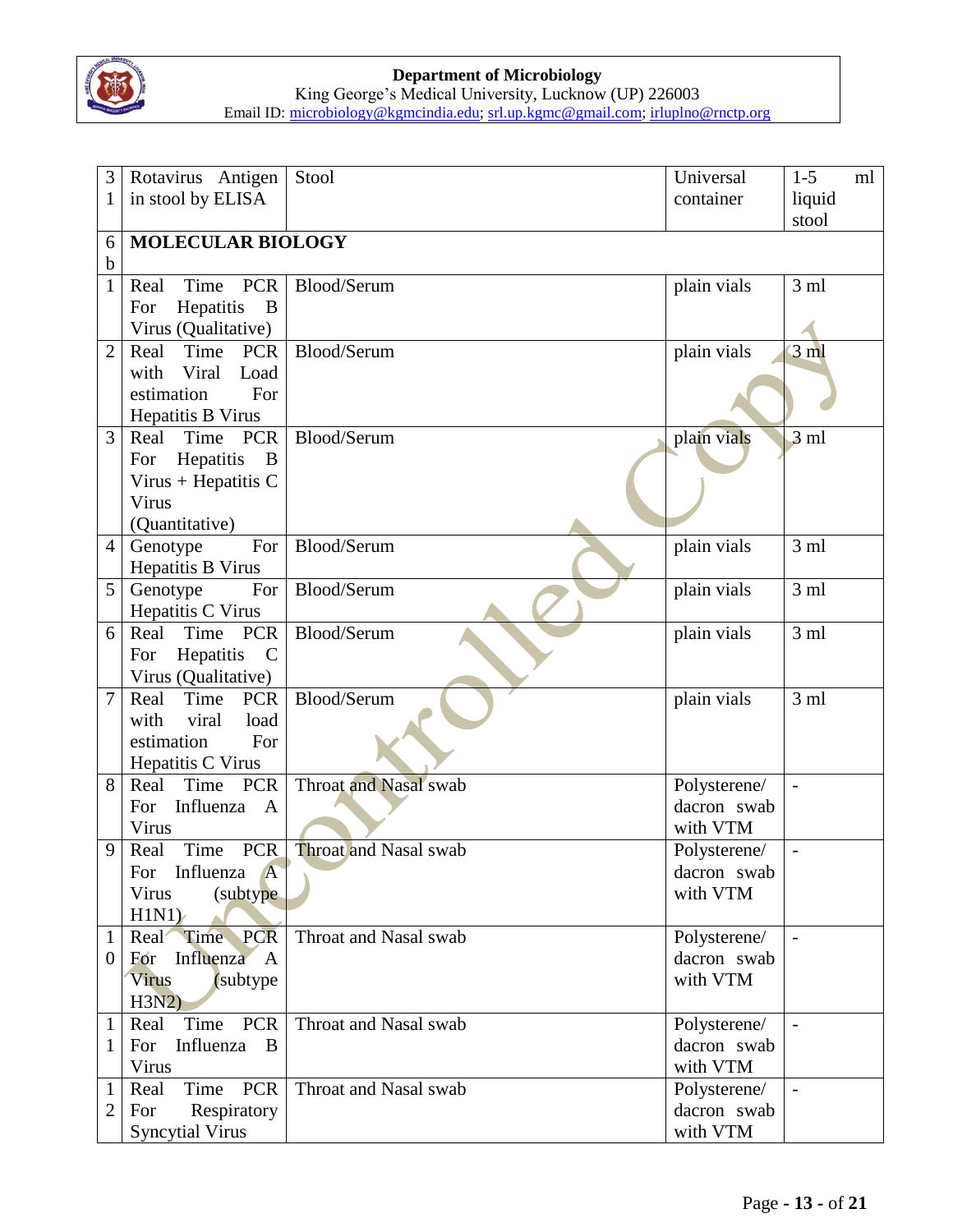

| 1              | Time PCR<br>Real                  | Throat and Nasal swab                      | Polysterene/   | $\overline{\phantom{a}}$ |
|----------------|-----------------------------------|--------------------------------------------|----------------|--------------------------|
| 3              | Parainfluenza<br>For              |                                            | dacron swab    |                          |
|                | Virus 1,2,3,4                     |                                            | with VTM       |                          |
| $\mathbf{1}$   | Time PCR<br>Real                  | CSF/ other body fluids/ serum/ ulcer swab  | plain vials    | $3-10$ ml                |
| $\overline{4}$ | Herpes<br>For                     |                                            |                |                          |
|                | Simplex 1 Virus                   |                                            |                |                          |
| $\mathbf{1}$   | Time<br><b>PCR</b><br>Real        | Genital ulcer swabs/body fluids/serum/CSF  | plain<br>Swab/ | $1-5$ ml                 |
| 5              | For<br>Herpes                     |                                            | vials          |                          |
|                | Simplex 2 Virus                   |                                            |                |                          |
| $\mathbf{1}$   | Time<br><b>PCR</b><br>Real        | Blood/Serum/ CSF/ body fluids              | plain vials    | $1-10$ ml                |
| 6              | Varicella<br>For                  |                                            |                |                          |
|                | <b>Zoster Virus</b>               |                                            |                |                          |
| 1              | Time PCR<br>Real                  | Nasal /Throat Swab                         | Polysterene/   |                          |
| 7              | Human<br>For                      |                                            | dacron swab    |                          |
|                | Metapneumovirus                   |                                            | with VTM       |                          |
| $\mathbf{1}$   | Time<br><b>PCR</b><br>Real        | CSF/ serum                                 | Plain vials    | $1-5$ ml                 |
| 8              | Japanese<br>For                   |                                            |                |                          |
|                | <b>Encephalitis Virus</b>         |                                            |                |                          |
| 1              | Real<br>Time<br><b>PCR</b>        | Serum/CSF                                  | Plain vials    | $1-5$ ml                 |
| 9              | For Dengue Virus                  |                                            |                |                          |
| $\overline{c}$ | Time PCR<br>Real                  | Nasal /Throat Swab/ CSF/ Serum             | Polysterene/   |                          |
| $\overline{0}$ | For Measles Virus                 |                                            | dacron swab    | Plain vials              |
|                |                                   |                                            | with<br>VTM/   |                          |
|                |                                   |                                            | Plain vials    |                          |
| 2              | Time<br><b>PCR</b><br>Real        | Nasal /Throat Swab                         | Polysterene/   | $\overline{\phantom{a}}$ |
| 1              | For Bocavirus                     |                                            | dacron swab    |                          |
|                |                                   |                                            | with VTM       |                          |
| 2              | <b>PCR</b><br>Time<br>Real        | Nasal /Throat Swab/ Serum                  | Polysterene/   | $\overline{\phantom{a}}$ |
| 2              | Human<br>For                      |                                            | dacron swab    | 3 <sub>ml</sub>          |
|                | Adenovirus                        |                                            | with VTM       |                          |
|                |                                   |                                            | Plain vials    |                          |
| $\overline{2}$ | Time<br>PCR<br>Real               | Serum/Nasal /Throat Swab                   | Plain vial/    | 3 <sub>ml</sub>          |
| 3              | Human<br>For                      |                                            | Polysterene/   |                          |
|                | Parvovirus B19                    |                                            | dacron swab    |                          |
|                |                                   |                                            | with VTM       |                          |
| $\overline{2}$ | Real Time PCR                     | Serum/stool/conjunctival swab/Nasal/Throat | Plain<br>vial/ | $3$ ml/                  |
| $\overline{4}$ | <b>For Enterovirus</b>            | Swab                                       | Polysterene/   | As                       |
|                |                                   |                                            | dacron swab    | required                 |
|                |                                   |                                            | with VTM       |                          |
| $\overline{c}$ | Real<br>time/                     | Serum/early morning Urine                  | Plain vial     | 3 <sub>ml</sub>          |
| 5              | Conventional PCR                  |                                            |                |                          |
|                | For                               |                                            |                |                          |
|                | Cytomegalovirus                   |                                            |                |                          |
| $\overline{2}$ | Conventional PCR<br>For Rotavirus | Stool                                      | Plain vial     | $1-5$ ml                 |
| 6              |                                   |                                            |                |                          |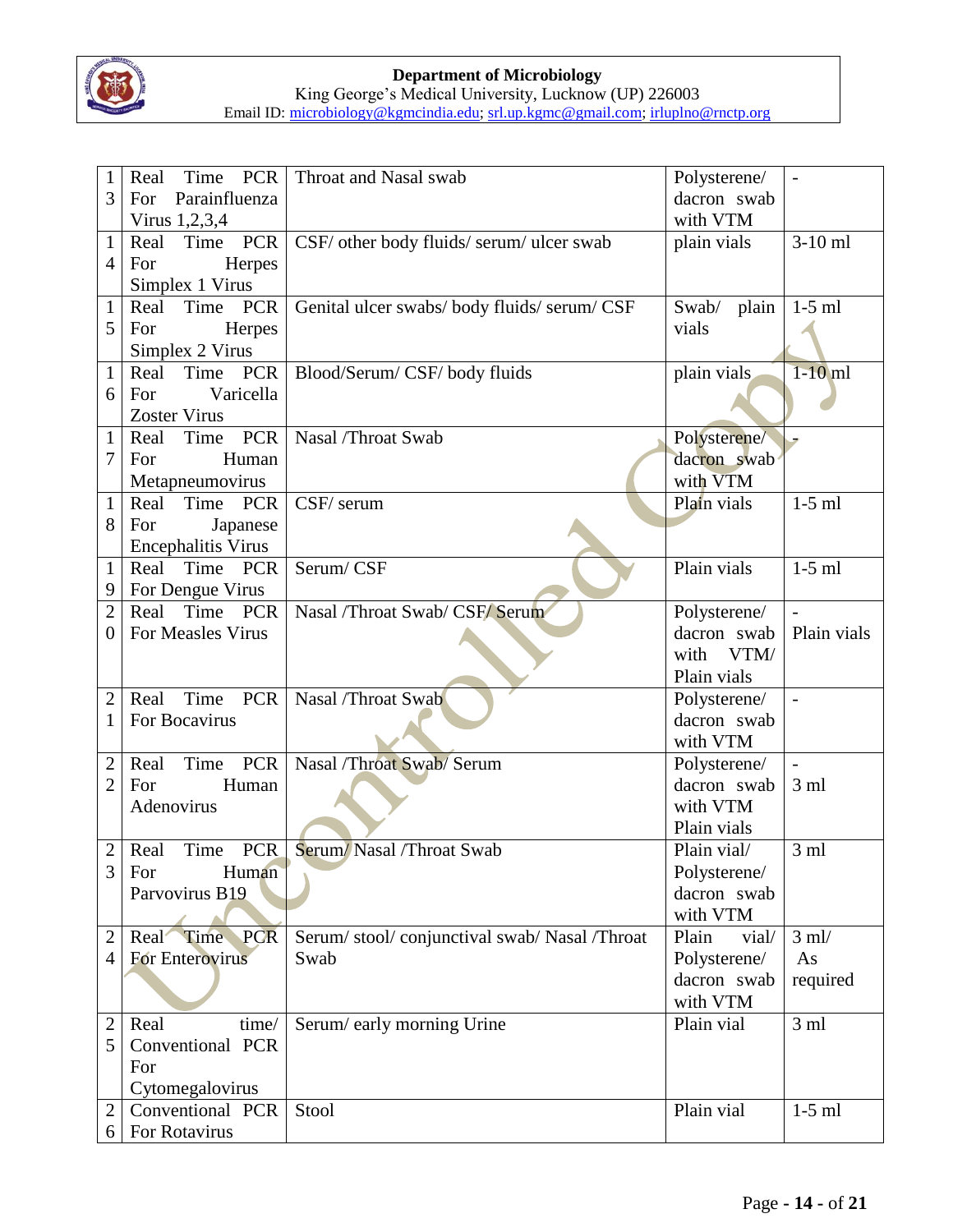

| 2   Conventional PCR   Stool            | Plain vial | $1-5$ ml  |
|-----------------------------------------|------------|-----------|
| 7   For Norovirus                       |            |           |
| 2   Conventional PCR   Stool            | Plain vial | $1-5$ ml  |
| <b>For Astrovirus</b>                   |            |           |
| 2   Real Time PCR for   Blood/Serum/CSF | universal  | $2-15$ ml |
| Scrub typhus                            | sterile    |           |
|                                         | container  |           |

#### *Supplementary information for*

| <b>HIV</b> test:    | Page No. 11-13 |
|---------------------|----------------|
| $CD4$ test:         | Page No. 14    |
| Tuberculosis tests: | Page No. 15-16 |

Constitution

For other tests, further information, if required, can be obtained from the respective sections of Department of Microbiology, KGMU.

Page **- 15 -** of **21**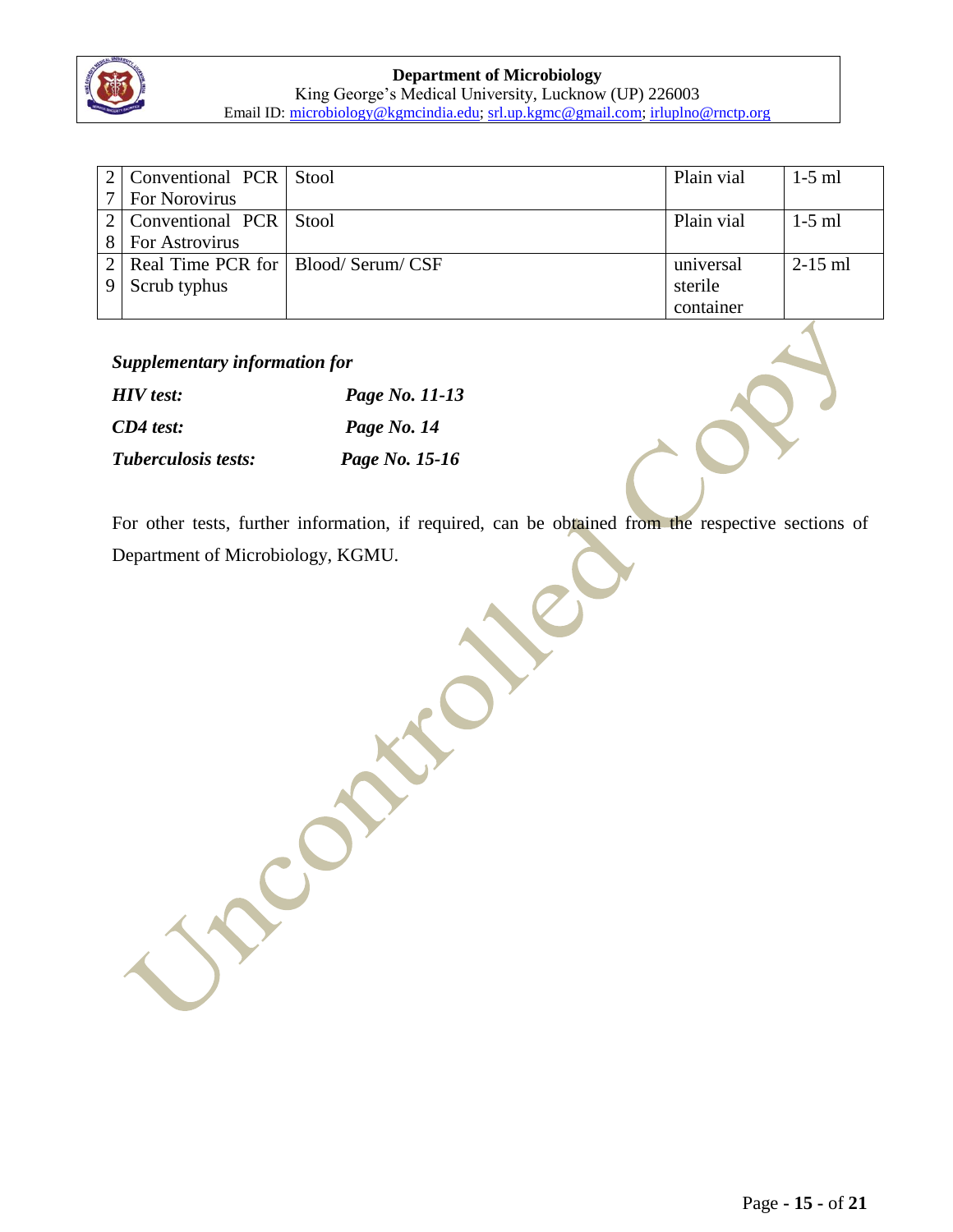

#### **SUPPLEMENTARY INFORMATION FOR HIV TESTING** .

- A. As per NACO guidelines, pre and post test counselling is a requirement of the HIV testing process. Pre and post test counseling is provided by trained ICTC counselors in counseling room no. 115, in the New OPD block. A male and female counsellor are available.
- B. The counselor's do the pre-test HIV counseling, take informed consent from individuals, and provide a unique PID no. after getting required information including name, age, sex, aadhar no(if available)., address and contact details. A yellow card(PID card) containing identifiers and the PID number is given to the individual to facilitate sample collection and collection of report. The individual is then directed to the sample collection room next door- room no. 116.
- C. For IPD patients, it is expected that the referring clinician has obtained the informed consent by explaining the test and reason for testing. However the attendant who brings the sample is briefly counselled and the patient details are obtained as above and noted. A PID card is issued. In case of any difficulties in inform consent, the clinician can contact the HIV counselors. In special cases the counselors may go to the bed side of admitted patients for counseling.
- D. After counseling patients go for registration at sample reception counter.
- E. For IPD samples- The blood samples(2-5ml)from the Wards/OTs of the hospital must be transported in red capped vacutainers/ plain sterile sample transport vials of suitable size and NOT IN SYRINGES and be accompanied by a requisition form.
- F. The following essential information **must** be present in a legible manner on the requisition form
	- $\triangleright$  Patient identifiers- Name, Age, Sex.
	- $\triangleright$  Sample Type
	- $\triangleright$  Date of collection
		- Test(s) Requested
	- $\triangleright$  Name of Referring clinician
	- Vials should be labelled with patient name and one other identifier, test required and date of collection.
- G. The person collecting and labeling the samples will match the identity of the patient to the requisition form. The sample id barcode is placed on the PID card at the sample reception counter for easy traceability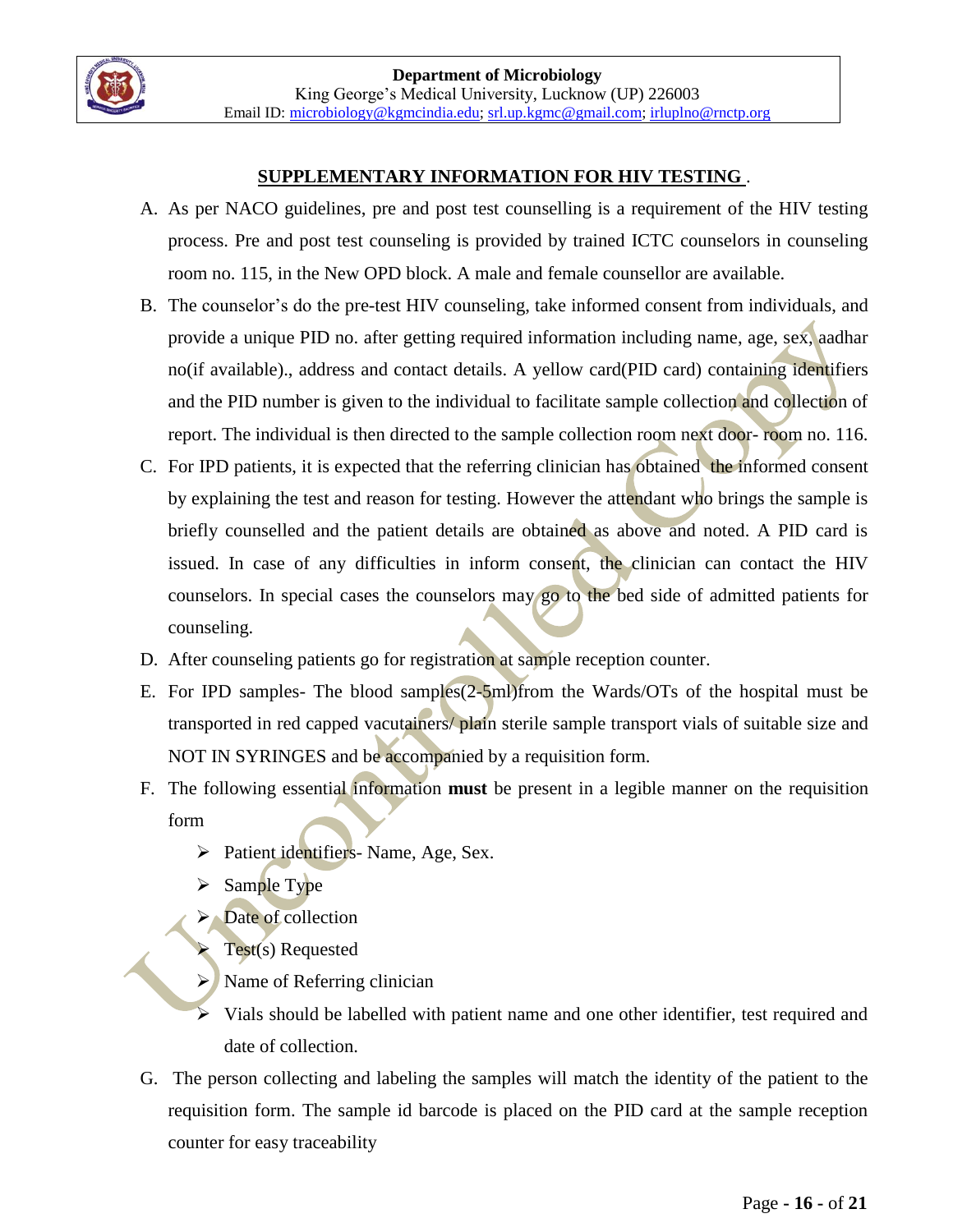- H. For OPD and walk in clients, after registration at the sample collection counter, a trained technician/phlebotomist collects 3-5 ml blood by venipuncture after verifying details.
- I. Samples are transported to the HIV laboratory section for HIV testing.
- J. Samples are tested in the laboratory as per laboratory testing protocol following NACO strategy III. HIV NACO provided Rapid Tests based on three different principles are used and the process is closely quality monitored.

**Negative** reports are given to those individuals who are test **non-reactive** on HIV rapid test I, which is the most sensitive test.

**Positive reports** are given to those patients who are test **reactive on all the three HIV Rapid tests (**HIV Rapid Tests I, II & III)**.** 

If the sample is found **reactive on HIV rapid test I but either of two Rapid tests are found non-reactive**, it is **indeterminate sample** & no report issued to patient. This is an uncommon situation. A fresh sample will be requested from the individual after two week to confirm the HIV status. If upon re-testing the same result is obtained, the sample will be sent to higher lab (SRL/NRL) for further confirmation. It will take around four weeks to get confirmed results.

- K. Reports are sent to the counsellor after validation and signatures. The counselors deliver the report after appropriate post test counseling. For HIV positive individuals appropriate linkages, including to ART centre are provided by the counsellors.
- L. An attempt is made to ensure that all HIV positive individuals admitted to the wards are counselled by our trained counsellors and linkages provided to ART centre. The physician can also provide counselling and link the individual to the ART Plus centre. For negative IPD reports, it is expected that the physician will disclose results
- M. Note that due to heavy patient loads at the OPD, it might take some waiting time for counselling and sample collection.
- N. **Turn Around Time for HIV Testing: One Working Day (Kindly note that for samples collected before 12:00 PM, report will be available on SAME DAY)**
- O. **User Charges: Nil (NACO sponsored)**
- P. **Contact for any help/queries: Room No. 116, New OPD Building KGMU, Chowk, Lucknow**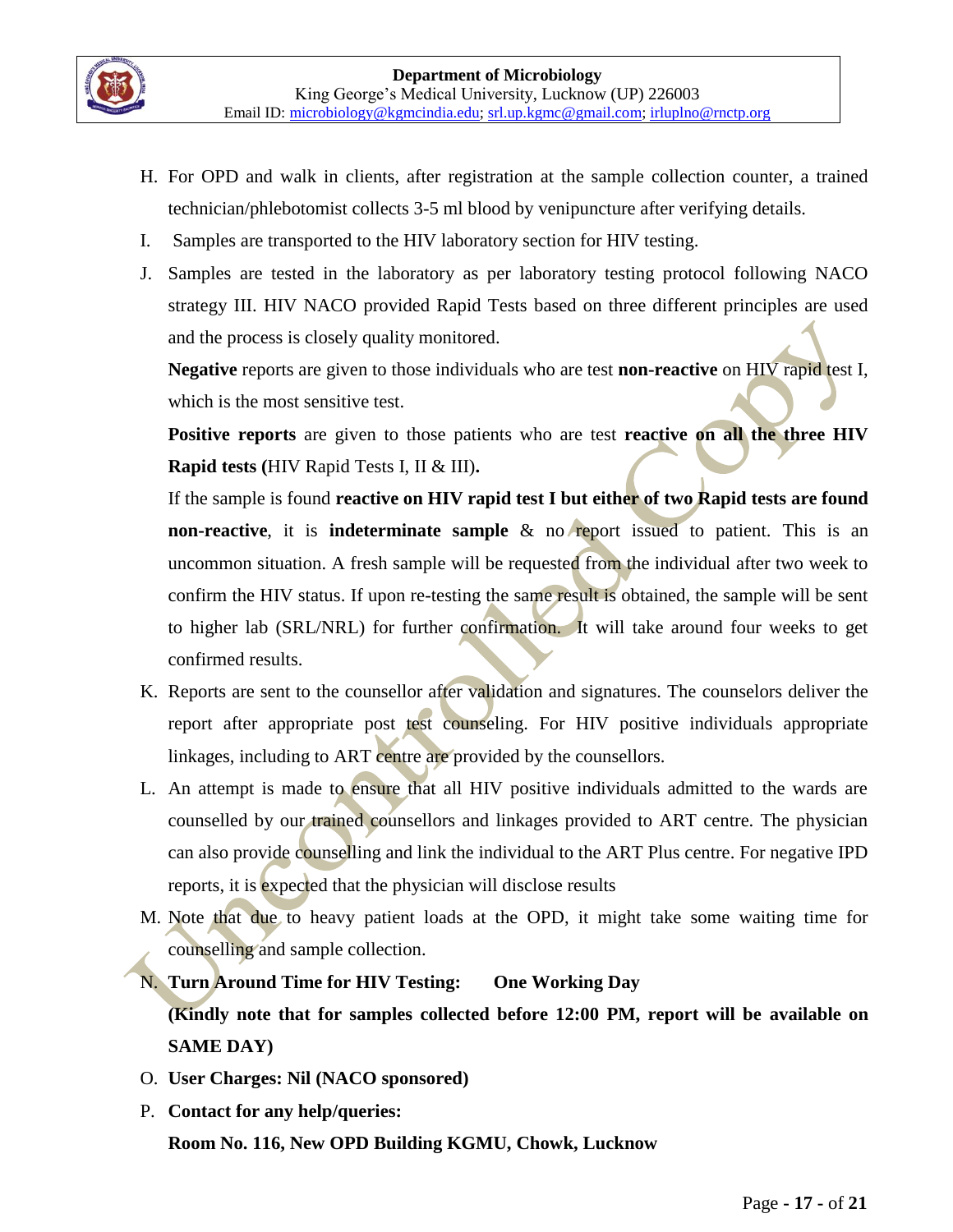- **Email:** [srl.up.kgmc@gmail.com](mailto:srl.up.kgmc@gmail.com)
- Dr. Vimala Venkatesh, Professor & In-charge, HIV Laboratory
- Dr. Rajesh Kulshreshtha, Research Officer

CON

- Mr. Anuj Kumar Srivastava, Technical Officer, SRL (Mob: 9415433045)
- Mr. Sapan Barua, Counselor, ICTC (Mob: 9415465633)
- Dr Deepshika, Counsellor, ICTC (Mob: 7376419393)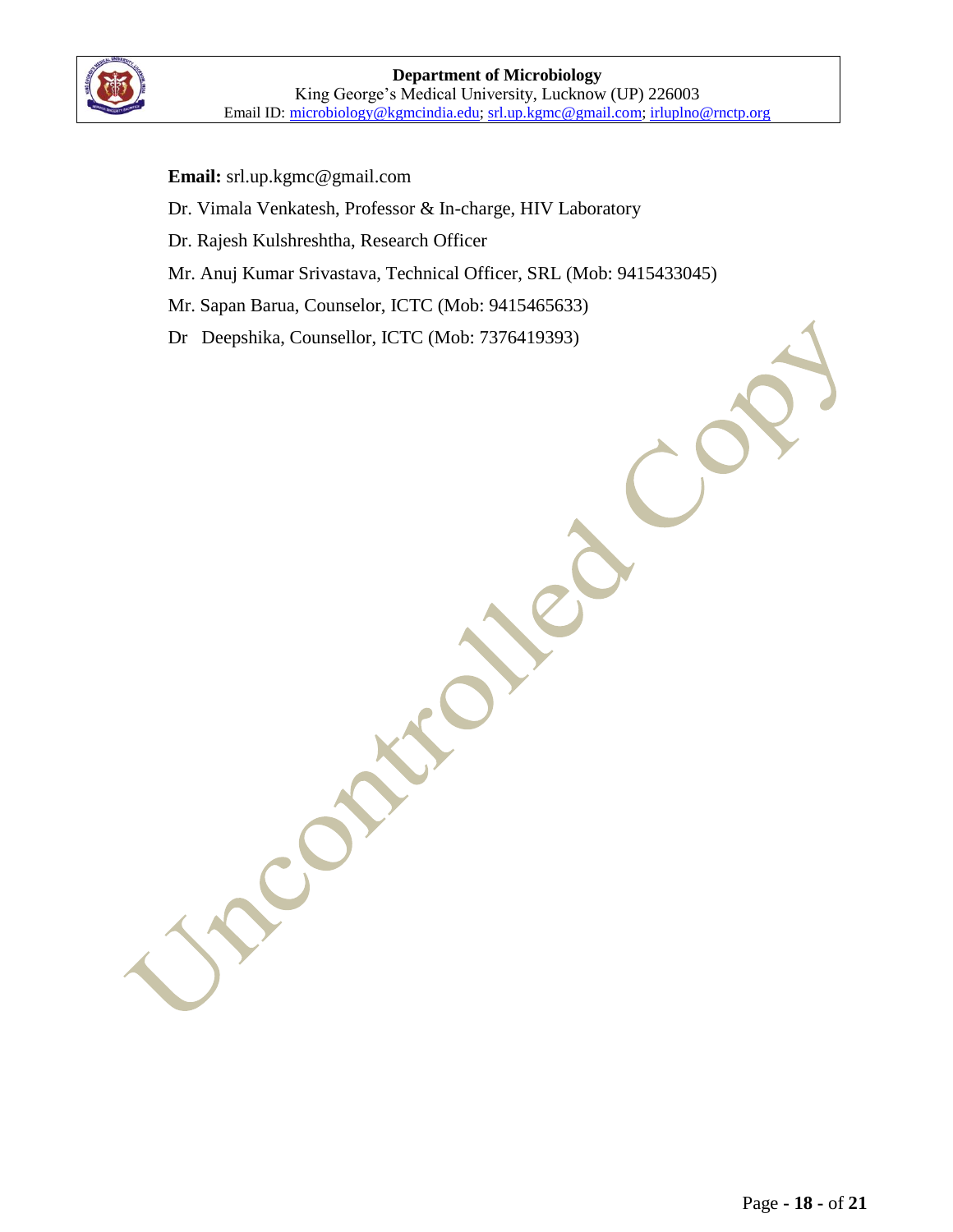### **SUPPLEMENTARY INFORMATION FOR CD4 TESTING**

- A. The CD4 testing offered by the department, in collaboration with ART Plus center, KGMU, is sponsored by NACO for the clinical management of HIV positive persons.
- B. As per NACO guidelines the HIV positive person attends the ART centre and receives Pre ART counseling, after initial diagnosis. The counsellor notes identifying information like name, age/sex, address, contact number etc. on the "Green ART Card" and in the ART center records and allocates a Pre-ART/ART number, and sends the person for blood sample collection in room no. 13.
- C. In the sample collection room 2-3 ml of blood is collected in EDTA vacutainers and a sample ID is allotted, which is also noted on the green ART card and on sample vacutainer.
- D. The collected blood samples are transported, to the CD4 laboratory section in cold chain.
- E. For In –patients please contact ART center. A nurse will be deputed for bedside sample collection and linkages.
- F. The following essential information must be present in a legible manner on the requisition form signed by the nodal officer/Medical officer Sample ID, Name Age, Sex, PreART/ART No./Previous CD4 count, Date and time of collection
- G. Laboratory technician collecting and labeling the sample will match the identity of the individual as per details on the requisition form
- H. Sample testing for CD4 is done in the CD4 laboratory section of Department of Microbiology, KGMU on the CyFlow counter.
- I. After testing the CD4 count are entered on the requisition slip. After verification and signature of authorized signatory, reports are issued to the ART center, as per NACO guidelines. The CD4 results are also entered online on "IMS NACO"
- J. Note: All registered HIV positive persons are tested at 6 monthly intervals for CD4 counts or more frequently, if clinically warranted.
- K. **Turn Around Time for CD4 Testing: One Working Day**

# **L. Contact for any help/queries:**

CD4 laboratory, Department of Microbiology, ART Plus Center, Old OPD Block. **Email: [srl.up.kgmc@gmail.com](mailto:srl.up.kgmc@gmail.com)**

Dr. Vimala Venkatesh, Professor, In charge, CD4 laboratory Dr. Ritu Tandon, Research Assistant Mr. Jainender Rai, Laboratory Technician (CD4) (Mob: 9455551474)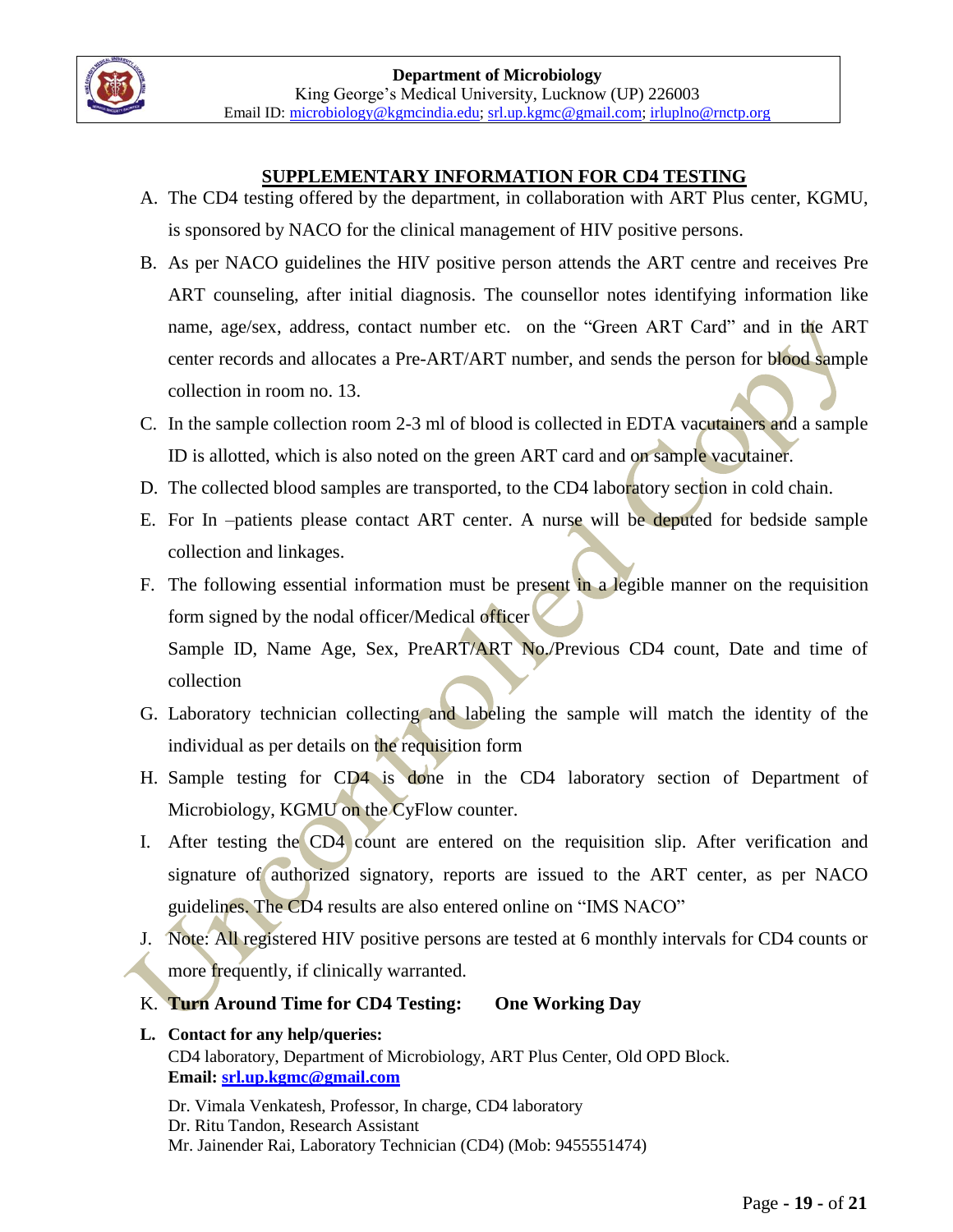

### **SUPPLEMENTARY INFORMATION FOR TUBERCULOSIS TESTING**

#### **OFFERED SERVICES AT TB LABORATORY:**

| <b>Tests/Method</b>                     | <b>Offered to</b>                                              |
|-----------------------------------------|----------------------------------------------------------------|
| For diagnosis purpose                   |                                                                |
| AFB Microscopy (ZN Stain/Auramin O)     | Presumptive pulmonary TB case (new case)                       |
| <b>CBNAAT</b> (GeneXpert MTB/RIF)       | Presumptive TB case among following key population             |
|                                         | i) Extra-pulmonary sites; ii) Pediatric age group; iii) People |
|                                         | living with HIV; iv) Smear negative with X-ray suggestive      |
|                                         | of pulmonary TB                                                |
| Line Probe Assay                        | Smear positive drug resistant (DR) pulmonary TB case who       |
| (Genotype MTBDRplus)                    | are suspected for drug resistance                              |
| First Line Liquid culture DST           | Presumptive DR-TB case with indeterminate Rifampicin           |
| (MGIT 960)                              | result (in CBNAAT).                                            |
| Second line Liquid Culture DST          | Confirmed MDR-TB cases or presumptive XDR-TB                   |
| (MGIT 960)                              |                                                                |
| First Line Solid Culture DST (LJ Media) | Presumptive DR-TB case whose samples are in-appropriate        |
|                                         | (blood or urine) for conducting CBNAAT/LPA.                    |
| For treatment follow-up purpose         |                                                                |
| AFB Microscopy (ZN Stain/Auramin O)     | New TB case                                                    |
| Culture (liquid /Solid)                 | Drug resistant TB case                                         |

#### *Note:*

- *Please consider above criteria for selecting suitable test.*
- *Avoid referring multiple tests at a time (except for smear microscopy) and repeat testing.*
- *For treatment follow-up only smear and culture tests (not CBNAAT & LPA) are recommended.*

#### **FFES:**

FREE (provided that RNTCP-Test requisition slip is completed, test was selected as per above criteria and has been referred through OPD/IPD of KGMU or RNTCP recognized health facility).

# **SAMPLE COLLECTION PROCEDURE**

- *Sputum (Expectorated):* The early morning sputum is preferred. However on-spot collection of sputum is also acceptable but whenever possible efforts should be done to collect a second early morning sputum sample from such patients if the first one is negative.
- *Sputum (Induced):* If the patient has difficulty producing a sputum specimen, then induction should be considered. Sputum production may be induced by the inhalation of a warm aerosol of sterile 5-10% sodium chloride in water produced by a nebulizer.
- *Gastric Lavage:* This procedure can be employed where sputum production is unsuccessful. This technique requires professional attention and should only be attempted in the hospital. Gastric lavage is performed early in the morning before eating and at least 8 hours after the